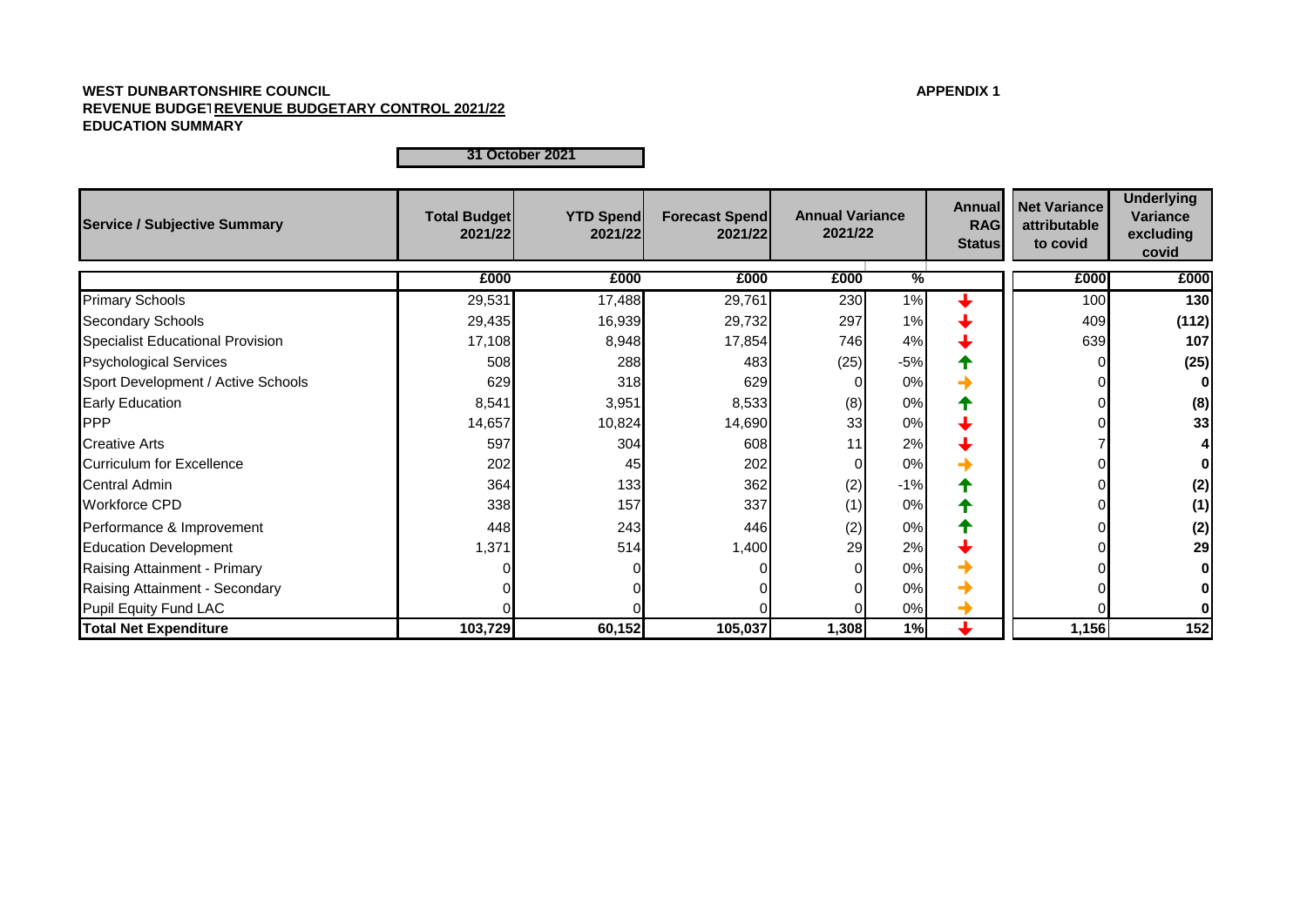**MONTH END DATE 31 October 2021**

| <b>Service Summary</b>                     | <b>Total Budget</b><br>2021/22 | <b>YTD Spend</b><br>2021/22 | <b>Forecast Spend</b><br>2021/22 | <b>Annual Variance 2021/22</b> |              | <b>RAG Status</b> |
|--------------------------------------------|--------------------------------|-----------------------------|----------------------------------|--------------------------------|--------------|-------------------|
| <b>All Services</b>                        | £000                           | £000                        | £000                             | £000                           | %            |                   |
| Employee                                   | 82.855                         | 48,095                      | 85,243                           | 2,388                          | 0.03         |                   |
| Property                                   | 7,374                          | 4,925                       | 7,419                            | 45                             | 0.01         |                   |
| <b>Transport and Plant</b>                 | 2,122                          | 1,518                       | 3,773                            | 1,651                          | 0.78         |                   |
| Supplies, Services and Admin               | 2,710                          | 1,667                       | 5,434                            | 2,724                          | 1.01         |                   |
| <b>Payments to Other Bodies</b>            |                                |                             |                                  | 1,005                          |              |                   |
|                                            | 22,570                         | 15,899                      | 23,575                           | 2,194                          | 0.04<br>2.32 |                   |
| Other                                      | 947                            | 2,670                       | 3,141                            |                                |              |                   |
| <b>Gross Expenditure</b>                   | 118,578                        | 74,774                      | 128,585                          | 10,007                         | 0.08         |                   |
| Income                                     | (14, 849)                      | (14, 622)                   | (23, 548)                        | (8,699)                        | $-0.59$      | ✦                 |
| <b>Net Expenditure</b>                     | 103,729                        | 60,152                      | 105,037                          | 1,308                          | 0.01         | ┻                 |
| <b>Primary Schools</b>                     | £000                           | £000                        | £000                             | £000                           | %            |                   |
| Employee                                   | 26,655                         | 15,403                      | 26,778                           | 123                            | 0.00         |                   |
| Property                                   | 2,748                          | 1,769                       | 2,755                            | 7                              | 0.00         |                   |
| <b>Transport and Plant</b>                 | 309                            | 275                         | 313                              | 4                              | 0.01         |                   |
| Supplies, Services and Admin               | 421                            | 88                          | 421                              | 0                              | 0.00         |                   |
| Payments to Other Bodies                   | 15                             | 9                           | 15                               | 0                              | 0.00         |                   |
| Other                                      | 303                            | 303                         | 303                              | 0                              | 0.00         |                   |
| <b>Gross Expenditure</b>                   | 30,451                         | 17,847                      | 30,585                           | 134                            | 0.00         |                   |
| Income                                     | (920)                          | (359)                       | (824)                            | 96                             | 0.10         | ┹                 |
| <b>Net Expenditure</b>                     | 29,531                         | 17,488                      | 29,761                           | 230                            | 0.01         | ┶                 |
|                                            |                                |                             |                                  |                                |              |                   |
| <b>Secondary Schools</b>                   | £000                           | £000                        | £000                             | £000                           | %            |                   |
| Employee                                   | 27,607                         | 15,585                      | 27,374                           | (233)                          | $-0.01$      | ♠                 |
| Property                                   | 1,098                          | 726                         | 1,105                            | 7                              | 0.01         |                   |
| <b>Transport and Plant</b>                 | 506                            | 483                         | 576                              | 70                             | 0.14         |                   |
| Supplies, Services and Admin               | 384                            | 40                          | 384                              | 0                              | 0.00         |                   |
| <b>Payments to Other Bodies</b>            | 470                            | 3                           | 470                              | 0                              | 0.00         |                   |
| Other                                      | 625                            | 423                         | 625                              | $\Omega$                       | 0.00         |                   |
| <b>Gross Expenditure</b>                   | 30,690                         | 17,260                      | 30,534                           | (156)                          | $-0.01$      | ↑                 |
| Income                                     | (1, 255)                       | (321)                       | (802)                            | 453                            | 0.36         | +                 |
| <b>Net Expenditure</b>                     | 29,435                         | 16,939                      | 29,732                           | 297                            | 0.01         |                   |
|                                            |                                |                             |                                  |                                |              |                   |
| <b>Specialist Educational Provision</b>    | £000                           | £000                        | £000                             | £000                           | %            |                   |
| Employee                                   | 10,886                         | 6,143                       | 11,048                           | 162                            | 0.01         |                   |
| Property                                   | 99                             | 32                          | 100                              | 1                              | 0.01         |                   |
| <b>Transport and Plant</b>                 | 1,179                          | 734                         | 1,293                            | 114                            | 0.10         |                   |
| Supplies, Services and Admin               | 117                            | 31                          | 116                              | (1)                            | $-0.01$      |                   |
| Payments to Other Bodies                   | 5,206                          | 2,023                       | 5,752                            | 546                            | 0.10         |                   |
| Other                                      | 19                             | 19                          | 19                               | 0                              | 0.00         |                   |
| <b>Gross Expenditure</b>                   | 17,506                         | 8,982                       | 18.328                           | 822                            | 0.05         | ┹                 |
| Income                                     | (398)                          | (34)                        | (474)                            | (76)                           | $-0.19$      | ✦                 |
| <b>Net Expenditure</b>                     | 17,108                         | 8,948                       | 17,854                           | 746                            | 0.04         |                   |
| <b>Psychological Services</b>              | £000                           | £000                        | £000                             | £000                           | %            |                   |
| Employee                                   | 579                            | 323                         | 549                              | (30)                           | $-0.05$      | ✦                 |
| Property                                   | 0                              | $\pmb{0}$                   | 0                                | 0                              | 0.00         |                   |
| <b>Transport and Plant</b>                 | 4                              | 0                           | $\mathbf 0$                      | (4)                            | $-1.00$      |                   |
| Supplies, Services and Admin               | 7                              | (14)                        | 7                                | 0                              | 0.00         |                   |
| Payments to Other Bodies                   | 0                              |                             | 0                                | 0                              | 0.00         |                   |
| Other                                      | 0                              | 0<br>$\mathbf 0$            | 0                                | 0                              | 0.00         |                   |
| <b>Gross Expenditure</b>                   | 590                            | 309                         | 556                              | (34)                           | $-0.06$      | ✦                 |
|                                            |                                |                             |                                  |                                |              | +                 |
| Income                                     | (82)                           | (21)                        | (73)                             | 9                              | 0.11         |                   |
| <b>Net Expenditure</b>                     | 508                            | 288                         | 483                              | (25)                           | $-0.05$      | ✦                 |
| <b>Sports Development / Active Schools</b> | £000                           | £000                        | £000                             | £000                           | %            |                   |
| Employee                                   | $\mathbf 0$                    | 0                           | $\mathbf 0$                      | 0                              | 0.00         | →                 |
| Property                                   | 0                              | 0                           | 0                                | 0                              | 0.00         |                   |
| <b>Transport and Plant</b>                 | 0                              | 0                           | $\Omega$                         | 0                              | 0.00         |                   |
| Supplies, Services and Admin               | 0                              | 0                           | 0                                | 0                              | 0.00         |                   |
| Payments to Other Bodies                   | 895                            | 522                         | 895                              | 0                              | 0.00         |                   |
| Other                                      | $\mathbf 0$                    | $\mathbf 0$                 | 0                                | 0                              | 0.00         |                   |
|                                            | 895                            | 522                         | 895                              | $\bf{0}$                       | 0.00         | →                 |
| <b>Gross Expenditure</b>                   |                                |                             |                                  | 0                              |              |                   |
| Income                                     | (266)                          | (204)                       | (266)                            |                                | 0.00         | →                 |
| <b>Net Expenditure</b>                     | 629                            | 318                         | 629                              | 0                              | 0.00         |                   |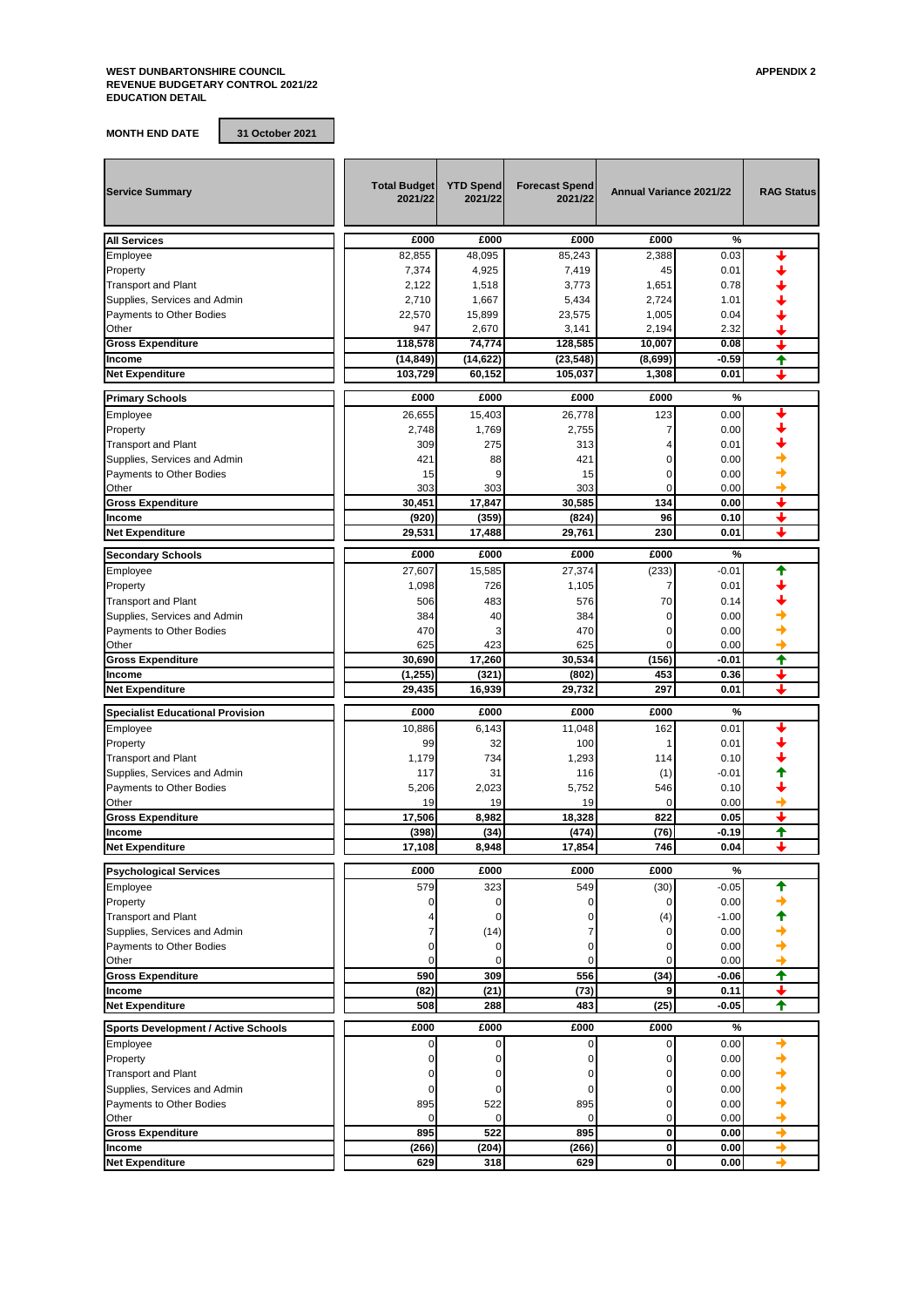#### **WEST DUNBARTONSHIRE COUNCIL APPENDIX 2 REVENUE BUDGETARY CONTROL 2021/22 EDUCATION DETAIL**

**MONTH END DATE 31 October 2021**

| <b>Service Summary</b>                                     | <b>Total Budget</b><br>2021/22 | <b>YTD Spend</b><br>2021/22 | <b>Forecast Spend</b><br>2021/22       | <b>Annual Variance 2021/22</b> |              | <b>RAG Status</b> |
|------------------------------------------------------------|--------------------------------|-----------------------------|----------------------------------------|--------------------------------|--------------|-------------------|
| <b>Early Education</b>                                     | £000                           | £000                        | £000                                   | £000                           | %            |                   |
| Employee                                                   | 14,578                         | 7,116                       | 14,610                                 | 32                             | 0.00         |                   |
| Property                                                   | 223                            | 67                          | 237                                    | 14                             | 0.06         |                   |
| <b>Transport and Plant</b>                                 | 5                              | 0                           | 1,470                                  | 1,465                          | 293.00       |                   |
| Supplies, Services and Admin                               | 1,481                          | 319                         | 3,067                                  | 1,586                          | 1.07         |                   |
| <b>Payments to Other Bodies</b>                            | 3,061                          | 1,789                       | 0                                      | (3,061)                        | $-1.00$      |                   |
| Other                                                      | 0                              | 0                           | $\Omega$                               | 0                              | 0.00         |                   |
| <b>Gross Expenditure</b>                                   | 19,348                         | 9,291                       | 19,384                                 | 36                             | 0.00         |                   |
| Income                                                     | (10, 807)                      | (5, 340)                    | (10, 851)                              | (44)                           | 0.00         | ✦                 |
| <b>Net Expenditure</b>                                     | 8,541                          | 3,951                       | 8,533                                  | (8)                            | 0.00         | ✦                 |
| <b>PPP</b>                                                 | £000                           | £000                        | £000                                   | £000                           | %            |                   |
| Employee                                                   | $\Omega$                       | $\Omega$                    | 0                                      | 0                              | 0.00         | →                 |
| Property                                                   | 3,198                          | 2,311                       | 3,197                                  | (1)                            | 0.00         |                   |
| <b>Transport and Plant</b>                                 | 0                              | 0                           | 0                                      | 0                              | 0.00         |                   |
| Supplies, Services and Admin                               | $\Omega$                       | 0                           | 0                                      | 0                              | 0.00         |                   |
| Payments to Other Bodies                                   | 12,170                         | 8,513                       | 12,204                                 | 34                             | 0.00         |                   |
| Other                                                      | $\Omega$                       | $\Omega$                    | $\Omega$                               | 0                              | 0.00         |                   |
| <b>Gross Expenditure</b>                                   | 15,368                         | 10,824                      | 15,401                                 | 33                             | 0.00         | ┺                 |
| Income                                                     | (711)                          | 0                           | (711)                                  | 0                              | 0.00         | →                 |
| <b>Net Expenditure</b>                                     | 14,657                         | 10,824                      | 14,690                                 | 33                             | 0.00         | ┹                 |
| <b>Curriculum for Excellence</b>                           | £000                           | £000                        | £000                                   | £000                           | %            |                   |
| Employee                                                   | 0                              | 0                           | 0                                      | 0                              | 0.00         | →                 |
| Property                                                   | 0                              | 0                           | 0                                      | 0                              | 0.00         |                   |
| <b>Transport and Plant</b>                                 | 0                              | $\Omega$                    | 0                                      | 0                              | 0.00         |                   |
| Supplies, Services and Admin                               | 182                            | 45                          | 182                                    | 0                              | 0.00         |                   |
| <b>Payments to Other Bodies</b>                            | 20                             | 0                           | 20                                     | 0                              | 0.00         |                   |
| Other                                                      | $\mathbf 0$                    | 0                           | $\Omega$                               | 0                              | 0.00         |                   |
| <b>Gross Expenditure</b>                                   | 202                            | 45                          | 202                                    | 0                              | 0.00         | →                 |
| Income                                                     | 0                              | $\mathbf 0$                 | 0                                      | $\mathbf 0$                    | 0.00         | →                 |
| <b>Net Expenditure</b>                                     | 202                            | 45                          | 202                                    | $\bf{0}$                       | 0.00         | →                 |
|                                                            | £000                           | £000                        | £000                                   | £000                           | %            |                   |
| <b>Central Admin</b>                                       |                                |                             |                                        |                                |              |                   |
| Employee                                                   | 112                            | 185<br>20                   | 235                                    | 123<br>17                      | 1.10         |                   |
| Property<br><b>Transport and Plant</b>                     | 8<br>$\mathbf 0$               | 0                           | 25                                     |                                | 2.13<br>0.00 |                   |
| Supplies, Services and Admin                               | 53                             | 168                         | 200                                    | 147                            | 2.77         |                   |
| Payments to Other Bodies                                   | 248                            | 206                         | 379                                    | 131                            | 0.53         |                   |
| Other                                                      | 0                              | 1,925                       | 2,194                                  | 2,194                          | 0.00         |                   |
| <b>Gross Expenditure</b>                                   | 421                            | 2,504                       | 3,034                                  | 2,613                          | 6.21         | ı                 |
| Income                                                     | (57)                           | (2, 371)                    | (2,672)                                | $-2615$                        | $-45.88$     | ✦                 |
| <b>Net Expenditure</b>                                     | 364                            | 133                         | 362                                    | (2)                            | -0.01        | ✦                 |
|                                                            |                                |                             |                                        |                                |              |                   |
| <b>Workforce CPD</b>                                       | £000                           | £000                        | £000                                   | £000                           | %            |                   |
| Employee                                                   | 302                            | 152                         | 301                                    | (1)                            | 0.00         | ←                 |
| Property<br><b>Transport and Plant</b>                     | $\mathbf 0$<br>1               | 0<br>0                      | 1                                      | 0<br>$\Omega$                  | 0.00<br>0.00 |                   |
| Supplies, Services and Admin                               | 22                             |                             | 22                                     | 0                              | 0.00         |                   |
| Payments to Other Bodies                                   | 13                             | 3                           | 13                                     | 0                              | 0.00         |                   |
| Other                                                      | $\mathbf 0$                    | 0                           | $\mathbf 0$                            | 0                              | 0.00         |                   |
| <b>Gross Expenditure</b>                                   | 338                            | 157                         | 337                                    | (1)                            | 0.00         | ✦                 |
| Income                                                     | $\mathbf 0$                    | $\mathbf 0$                 | 0                                      | 0                              | 0.00         | →                 |
| <b>Net Expenditure</b>                                     | 338                            | 157                         | 337                                    | (1)                            | 0.00         | ✦                 |
|                                                            | £000                           | £000                        | £000                                   | £000                           | $\%$         |                   |
| Performance & Improvement                                  | 500                            |                             |                                        |                                |              | ✦                 |
| Employee                                                   |                                | 278                         | 498                                    | (2)                            | 0.00         |                   |
| Property                                                   | 0                              | 0                           | 0                                      | 0                              | 0.00         |                   |
| <b>Transport and Plant</b><br>Supplies, Services and Admin | $\overline{2}$<br>$\mathbf 0$  | 0<br>$\Omega$               | $\overline{\mathbf{c}}$<br>$\mathbf 0$ | 0<br>0                         | 0.00<br>0.00 |                   |
| Payments to Other Bodies                                   | 0                              | 0                           | 0                                      | 0                              | 0.00         |                   |
| Other                                                      | 0                              | 0                           | 0                                      | 0                              | 0.00         |                   |
| <b>Gross Expenditure</b>                                   | 502                            | 278                         | 500                                    | (2)                            | 0.00         | ↑                 |
| Income                                                     | (54)                           | (35)                        | (54)                                   | 0                              | 0.00         | →                 |
| <b>Net Expenditure</b>                                     | 448                            | 243                         | 446                                    | (2)                            | 0.00         | ✦                 |
|                                                            |                                |                             |                                        |                                |              |                   |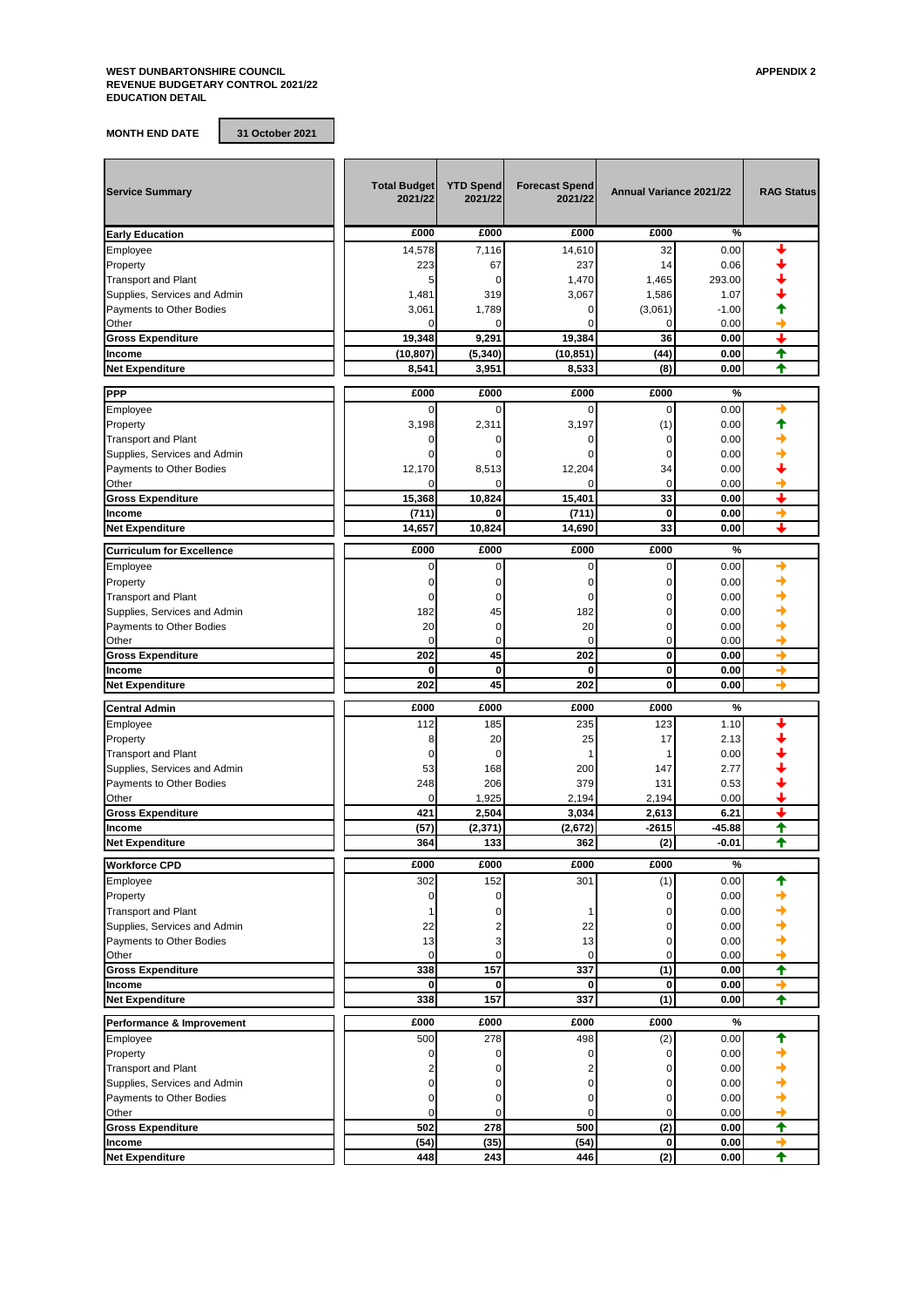**MONTH END DATE 31 October 2021**

| <b>Service Summary</b>                                     | <b>Total Budget</b><br>2021/22 | <b>YTD Spend</b><br>2021/22 | <b>Forecast Spend</b><br>2021/22 | Annual Variance 2021/22 |                     | <b>RAG Status</b>        |
|------------------------------------------------------------|--------------------------------|-----------------------------|----------------------------------|-------------------------|---------------------|--------------------------|
| <b>Education Development</b>                               | £000                           | £000                        | £000                             | £000                    | %                   |                          |
| Employee                                                   | 941                            | 571                         | 1,207                            | 266                     | 0.28                |                          |
| Property                                                   | 0                              | 0                           | 0                                | 0                       | 0.00                |                          |
| <b>Transport and Plant</b>                                 | 107                            | 17                          | 104                              | (3)                     | $-0.03$             |                          |
| Supplies, Services and Admin                               | 21                             | 8                           | 32                               | 11                      | 0.52                |                          |
| Payments to Other Bodies                                   | 472                            | 70                          | 429                              | (43)                    | $-0.09$             |                          |
| Other                                                      | 0                              | 0                           | 0                                | 0                       | 0.00                | ┶                        |
| <b>Gross Expenditure</b>                                   | 1,541<br>(170)                 | 666<br>(152)                | 1,772<br>(372)                   | 231<br>(202)            | 0.15<br>$-1.19$     | ♠                        |
| Income<br><b>Net Expenditure</b>                           | 1,371                          | 514                         | 1,400                            | 29                      | 0.02                |                          |
|                                                            |                                |                             |                                  |                         |                     |                          |
| <b>Raising Attainment - Primary</b>                        | £000                           | £000                        | £000                             | £000                    | %                   |                          |
| Employee                                                   | 0                              | 325                         | 325                              | 325                     | 0.00                |                          |
| Property                                                   | 0                              | 0                           | 0                                | 0                       | 0.00                |                          |
| <b>Transport and Plant</b>                                 | $\Omega$                       | 0                           | 0                                | 0                       | 0.00                |                          |
| Supplies, Services and Admin                               | 0                              | 432                         | 432                              | 432                     | 0.00                |                          |
| Payments to Other Bodies                                   | $\mathbf 0$                    | $\mathbf 0$                 | 219                              | 219                     | 0.00                |                          |
| Other                                                      | 0                              | 0                           | 0                                | $\Omega$                | 0.00                |                          |
| <b>Gross Expenditure</b><br>Income                         | $\mathbf{0}$<br>$\mathbf 0$    | 757<br>(757)                | 976<br>(976)                     | 976<br>(976)            | 0.00<br>0.00        | $\blacklozenge$          |
|                                                            | 0                              | $\bf{0}$                    |                                  | 0                       |                     | →                        |
| <b>Net Expenditure</b>                                     |                                |                             | 0                                |                         | 0.00                |                          |
| <b>Raising Attainment - Secondary</b>                      | £000                           | £000                        | £000                             | £000                    | %                   |                          |
| Employee                                                   | 0                              | 443                         | 443                              | 443                     | 0.00                |                          |
| Property                                                   | $\Omega$                       | 0                           | 0                                | 0                       | 0.00                |                          |
| <b>Transport and Plant</b>                                 | 0                              | 0                           | 0                                | 0                       | 0.00                |                          |
| Supplies, Services and Admin                               | 0                              | 208                         | 208                              | 208                     | 0.00                |                          |
| Payments to Other Bodies                                   | $\Omega$                       | 0                           | 418                              | 418                     | 0.00                |                          |
| Other                                                      | 0                              | 0                           | O                                | $\Omega$                | 0.00                |                          |
| <b>Gross Expenditure</b>                                   | $\mathbf 0$                    | 651                         | 1,069                            | 1,069                   | 0.00                | ┹                        |
| Income                                                     | $\mathbf 0$                    | (651)                       | (1,069)                          | (1,069)                 | 0.00                | $\ddot{\phantom{1}}$     |
| <b>Net Expenditure</b>                                     | 0                              | $\bf{0}$                    | 0                                | 0                       | 0.00                | →                        |
|                                                            | £000                           | £000                        | £000                             | £000                    | %                   |                          |
| <b>Pupil Equity Fund</b>                                   |                                |                             |                                  |                         |                     |                          |
| Employee                                                   | 0                              | 1,173                       | 1,173                            | 1,173                   | 0.00                |                          |
| Property                                                   | 0                              | 0                           | 0                                | 0                       | 0.00                |                          |
| <b>Transport and Plant</b><br>Supplies, Services and Admin | 0<br>0                         | 8<br>340                    | 8<br>340                         | 8<br>340                | 0.00<br>0.00        |                          |
|                                                            | 0                              |                             | 2,761                            | 2,761                   |                     |                          |
| Payments to Other Bodies                                   |                                | 2,761                       |                                  |                         | 0.00                |                          |
| Other                                                      | 0                              | O                           |                                  | U                       | 0.00                |                          |
| <b>Gross Expenditure</b>                                   | 0                              | 4,282                       | 4,282                            | 4,282                   | 0.00                |                          |
| Income                                                     | $\mathbf{0}$                   | (4, 282)                    | (4, 282)                         | (4, 282)                | $\boldsymbol{0.00}$ | ↑                        |
| <b>Net Expenditure</b>                                     | $\mathbf 0$                    | $\mathbf{0}$                | 0                                | $\mathbf{0}$            | 0.00                | $\rightarrow$            |
| <b>Creative Services</b>                                   | £000                           | £000                        | £000                             | £000                    | %                   |                          |
| Employee                                                   | 695                            | 398                         | 702                              | 7                       | 0.01                |                          |
| Property                                                   | 0                              | $\mathbf 0$                 | 0                                | 0                       | 0.00                |                          |
| <b>Transport and Plant</b>                                 | 9                              |                             | 5                                | (4)                     | $-0.44$             |                          |
| Supplies, Services and Admin                               | 22                             | 0                           | 23                               | 1                       | 0.05                |                          |
| Payments to Other Bodies                                   | $\pmb{0}$                      | 0                           | 0                                | 0                       | 0.00                |                          |
|                                                            | 0                              | 0                           | 0                                | 0                       |                     |                          |
| Other                                                      |                                |                             |                                  |                         | 0.00                | $\ddot{\phantom{1}}$     |
| <b>Gross Expenditure</b>                                   | 726                            | 399                         | 730                              | 4                       | 0.01                | ↓                        |
| Income                                                     | (129)                          | (95)                        | (122)                            | 7                       | 0.05                | $\overline{\phantom{0}}$ |
| <b>Net Expenditure</b>                                     | 597                            | 304                         | 608                              | 11                      | 0.02                |                          |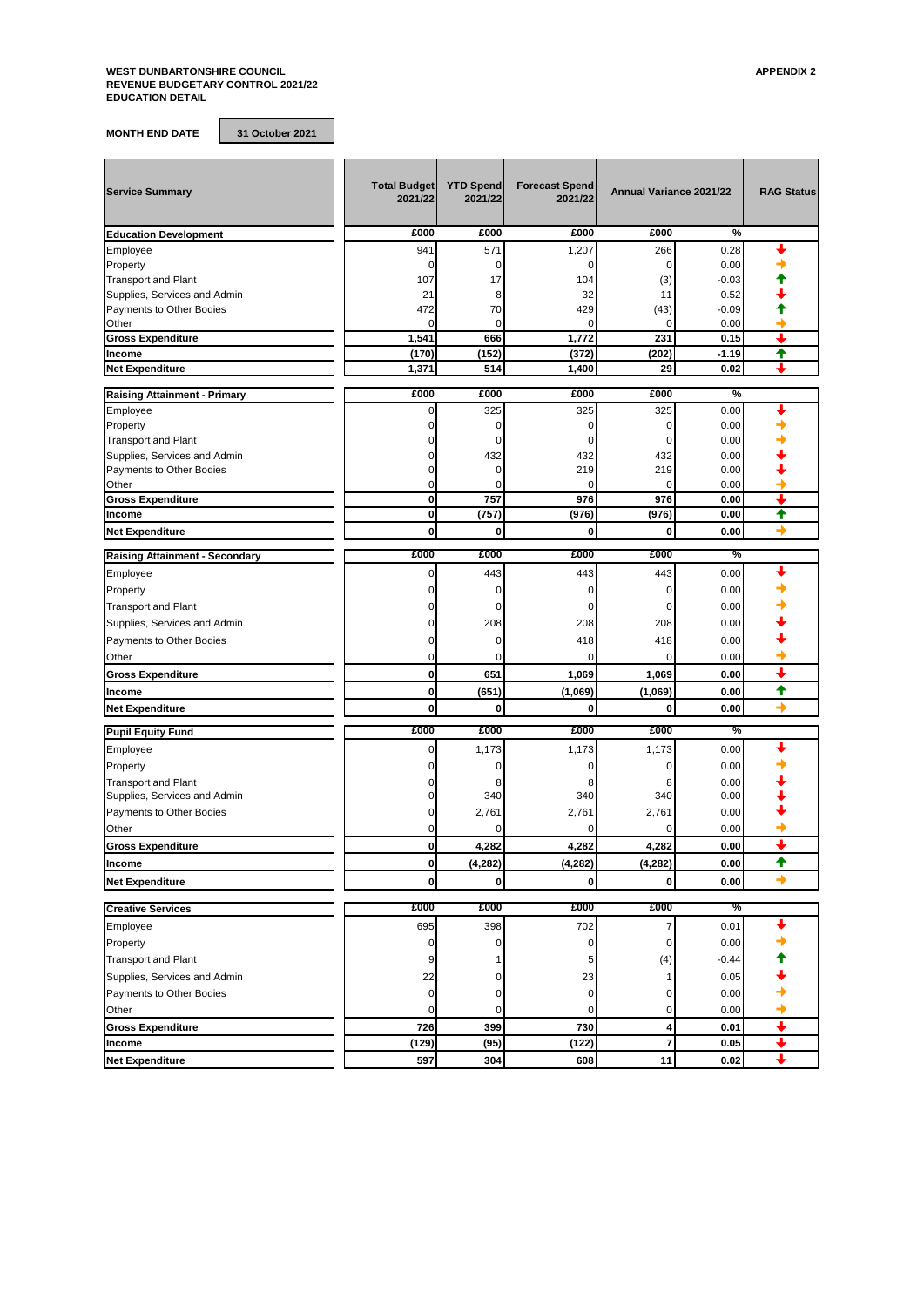# **WEST DUNBARTONSHIRE COUNCIL APPENDIX 3 REVENUE BUDGETARY CONTROL 2021/22 ANALYSIS FOR VARIANCES OVER £50,000**

**YEAR END DATE**

**31 October 2021**

|                                        | <b>Variance Analysis</b>                                                                                                                                                                                                                                           |                                                                                                                                                                          |                                                                     |    |                                                                                                                                |  |  |  |  |
|----------------------------------------|--------------------------------------------------------------------------------------------------------------------------------------------------------------------------------------------------------------------------------------------------------------------|--------------------------------------------------------------------------------------------------------------------------------------------------------------------------|---------------------------------------------------------------------|----|--------------------------------------------------------------------------------------------------------------------------------|--|--|--|--|
| <b>Budget Details</b>                  |                                                                                                                                                                                                                                                                    |                                                                                                                                                                          |                                                                     |    |                                                                                                                                |  |  |  |  |
|                                        |                                                                                                                                                                                                                                                                    | <b>Total Budget Annual Spend</b>                                                                                                                                         | <b>Variance</b>                                                     |    | <b>RAG Status</b>                                                                                                              |  |  |  |  |
|                                        | £000                                                                                                                                                                                                                                                               | £000                                                                                                                                                                     | £000                                                                | %  |                                                                                                                                |  |  |  |  |
| <b>Primary Schools (Laura Mason)</b>   | 29,531                                                                                                                                                                                                                                                             | 29,761                                                                                                                                                                   | 230                                                                 | 1% |                                                                                                                                |  |  |  |  |
| Service Description                    | This service area includes all Primary Schools.                                                                                                                                                                                                                    |                                                                                                                                                                          |                                                                     |    |                                                                                                                                |  |  |  |  |
| Main Issues / Reason for Variance      | The adverse variance of £230k is made up of £100k which is covid specific, leaving £130k as non-covid related. The main<br>reason behind this is an overspend in employee costs (£122k) mainly due to unbudgeted maternity pay and turnover not being<br>achieved. |                                                                                                                                                                          |                                                                     |    |                                                                                                                                |  |  |  |  |
| <b>Mitigating Action</b>               |                                                                                                                                                                                                                                                                    | Budgets will be closely monitored but little can be done directly to the causes of the variance                                                                          |                                                                     |    |                                                                                                                                |  |  |  |  |
| Anticipated Outcome                    | An overspend is anticipated                                                                                                                                                                                                                                        |                                                                                                                                                                          |                                                                     |    |                                                                                                                                |  |  |  |  |
| <b>Secondary Schools (Laura Mason)</b> | 29,435                                                                                                                                                                                                                                                             | 29,732                                                                                                                                                                   | 297                                                                 | 1% |                                                                                                                                |  |  |  |  |
| Service Description                    |                                                                                                                                                                                                                                                                    |                                                                                                                                                                          | This service area includes all Secondary Schools.                   |    |                                                                                                                                |  |  |  |  |
| Main Issues / Reason for Variance      |                                                                                                                                                                                                                                                                    |                                                                                                                                                                          | favourable variance is within employee costs due to some vacancies. |    | The adverse variance of £297k is made up of £409k which is covid specific, leaving £112k favourable as non-covid related. This |  |  |  |  |
| <b>Mitigating Action</b>               |                                                                                                                                                                                                                                                                    | Management will continue to review the service and take action where appropriate to minimise the overspend. School meals<br>income depends on higher uptake from August. |                                                                     |    |                                                                                                                                |  |  |  |  |
| Anticipated Outcome                    |                                                                                                                                                                                                                                                                    |                                                                                                                                                                          | An overspend primarily because of income not being achieved         |    |                                                                                                                                |  |  |  |  |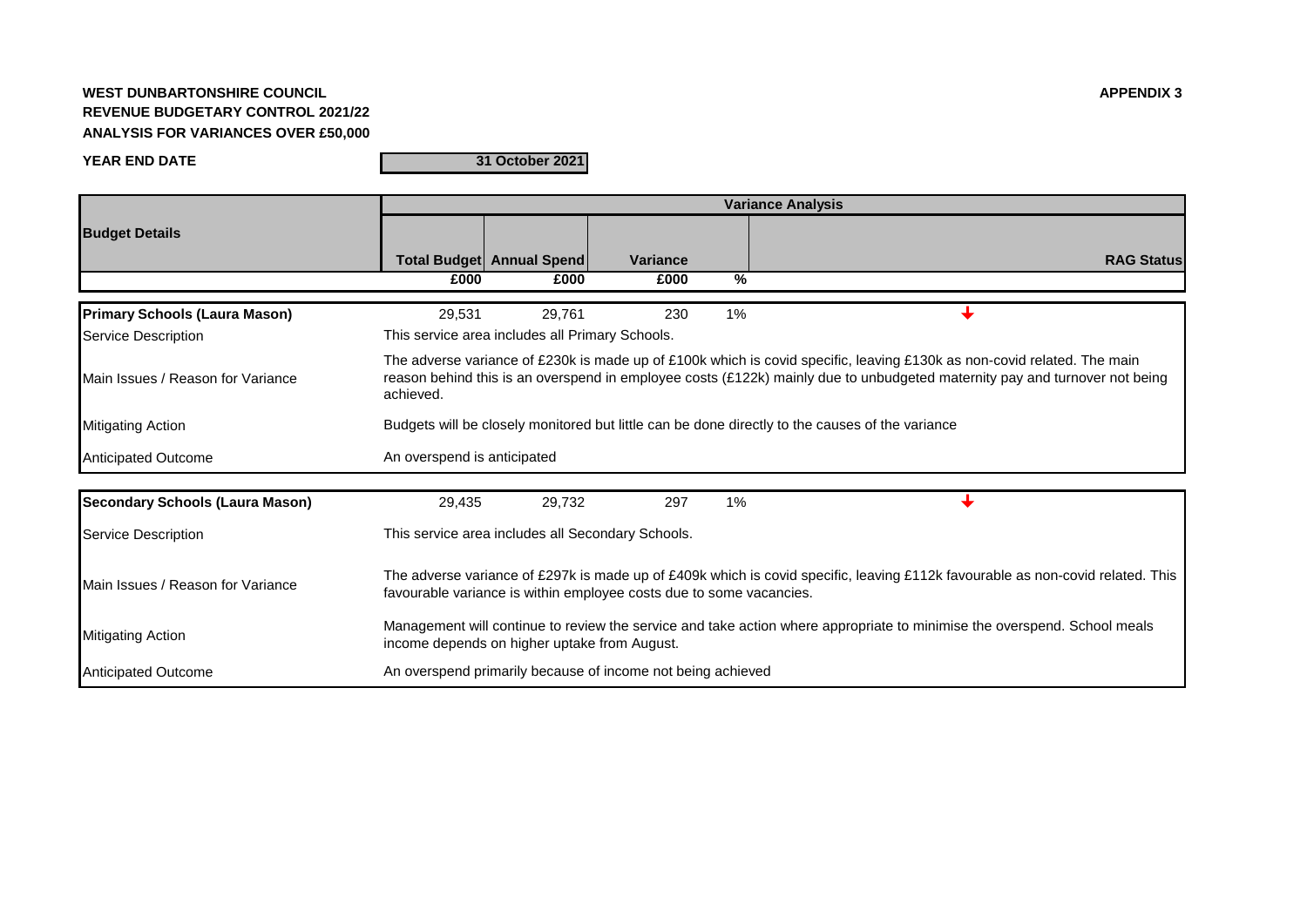# **WEST DUNBARTONSHIRE COUNCIL APPENDIX 3 REVENUE BUDGETARY CONTROL 2021/22 ANALYSIS FOR VARIANCES OVER £50,000**

**YEAR END DATE**

**31 October 2021**

|                                          |                                            |                                                                                                                                                                               |                 |    | <b>Variance Analysis</b>                                                                                    |  |  |  |
|------------------------------------------|--------------------------------------------|-------------------------------------------------------------------------------------------------------------------------------------------------------------------------------|-----------------|----|-------------------------------------------------------------------------------------------------------------|--|--|--|
| <b>Budget Details</b>                    |                                            |                                                                                                                                                                               |                 |    |                                                                                                             |  |  |  |
|                                          |                                            | <b>Total Budget Annual Spend</b>                                                                                                                                              | <b>Variance</b> |    | <b>RAG Status</b>                                                                                           |  |  |  |
|                                          | £000                                       | £000                                                                                                                                                                          | £000            | %  |                                                                                                             |  |  |  |
|                                          |                                            |                                                                                                                                                                               |                 |    |                                                                                                             |  |  |  |
| Additional Support Needs (Claire Cusick) | 17.108                                     | 17,854                                                                                                                                                                        | 746             | 4% |                                                                                                             |  |  |  |
| Service Description                      | This service area covers all ASN Services. |                                                                                                                                                                               |                 |    |                                                                                                             |  |  |  |
| Main Issues / Reason for Variance        |                                            | The adverse variance of £746k is made up of £687k which is covid specific, leaving £59k as non-covid related. This is<br>attributable to turnover not being achieved in full. |                 |    |                                                                                                             |  |  |  |
| <b>Mitigating Action</b>                 |                                            |                                                                                                                                                                               |                 |    | Management will continue to review the service and take action where appropriate to minimise the overspend. |  |  |  |
| <b>Anticipated Outcome</b>               |                                            |                                                                                                                                                                               |                 |    | An overspend is anticipated given the pressures on the residential and taxi budgets                         |  |  |  |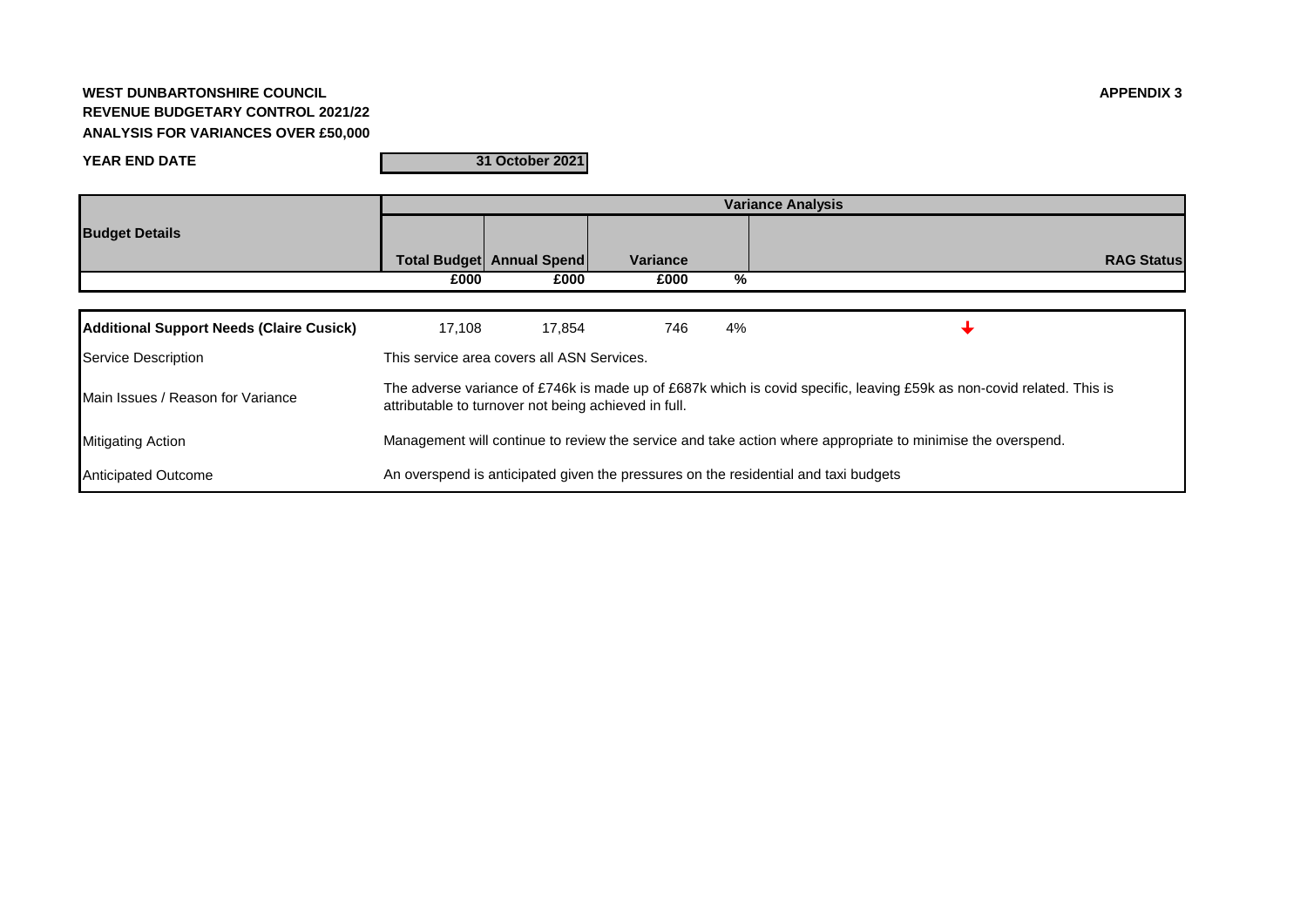## **WEST DUNBARTONSHIRE COUNCIL APPENDIX 4 GENERAL SERVICES CAPITAL PROGRAMME - EDUCATION OVERALL PROGRAMME SUMMARY**

**MONTH END DATE**

**31 October 2021**

**PERIOD 7**

|                                                                                                                                                                                                  |                                                      | <b>Project Life Status Analysis</b>   |                                 |                                            |                                                             | <b>Current Year Project Status Analysis</b> |                                |                                            |          |                  |
|--------------------------------------------------------------------------------------------------------------------------------------------------------------------------------------------------|------------------------------------------------------|---------------------------------------|---------------------------------|--------------------------------------------|-------------------------------------------------------------|---------------------------------------------|--------------------------------|--------------------------------------------|----------|------------------|
| <b>Project Status Analysis</b>                                                                                                                                                                   | Number of<br><b>Projects at</b><br><b>RAG Status</b> | % Projects<br>at RAG<br><b>Status</b> | Spend to<br><b>Date</b><br>£000 | % Project<br>Spend at<br><b>RAG Status</b> | <b>Number of</b><br><b>Projects at</b><br><b>RAG Status</b> | % Projects<br>at RAG<br><b>Status</b>       | Spend to<br>Date<br>£000       | % Project<br>Spend at<br><b>RAG Status</b> |          |                  |
| Red                                                                                                                                                                                              |                                                      |                                       |                                 |                                            |                                                             |                                             |                                |                                            |          |                  |
| Projects are forecast to be overspent and/or experience material delay to completion                                                                                                             |                                                      | 30%                                   | 24,308                          | 64%                                        |                                                             | 30%                                         | 2,594                          | 85%                                        |          |                  |
| <b>Amber</b>                                                                                                                                                                                     |                                                      |                                       |                                 |                                            |                                                             |                                             |                                |                                            |          |                  |
| Projects are either at risk of being overspent and/or delay in completion (although this is unquantifiable at<br>present) or the project has any issues that require to be reported at this time |                                                      | 0%                                    |                                 | 0%                                         |                                                             | 0%                                          |                                | 0%                                         |          |                  |
| Green                                                                                                                                                                                            |                                                      |                                       |                                 |                                            |                                                             |                                             |                                |                                            |          |                  |
| Projects are on target both in relation to overall budget and the forecast stages in the project life cycle and<br>no issues are anticipated at this time                                        |                                                      | 70%                                   | 13,556                          | 36%                                        |                                                             | 70%                                         | 449                            | 15%                                        |          |                  |
| <b>TOTAL EXPENDITURE</b>                                                                                                                                                                         | 10                                                   | 100%                                  | 37.864                          | 100%                                       | 10 <sup>1</sup>                                             | 100%                                        | 3.043                          | 100%                                       |          |                  |
|                                                                                                                                                                                                  |                                                      | <b>Project Life Financials</b>        |                                 |                                            |                                                             |                                             | <b>Current Year Financials</b> |                                            |          |                  |
|                                                                                                                                                                                                  | <b>Budget</b>                                        | Spend to<br>Date                      | <b>Forecast</b>                 | Forecast                                   | <b>Budget</b>                                               | Spend to                                    | <b>Forecast</b><br>Spend       | <b>Forecast</b><br>Variance                | Slippage | Over/<br>(Under) |
|                                                                                                                                                                                                  | £000                                                 | £000                                  | Spend<br>£000                   | Variance<br>£000                           | £000                                                        | Date<br>£000                                | £000                           | £000                                       | £000     | £000             |
| Red                                                                                                                                                                                              |                                                      |                                       |                                 |                                            |                                                             |                                             |                                |                                            |          |                  |
| Projects are forecast to be overspent and/or significant delay to completion                                                                                                                     | 32,060                                               | 24,308                                | 32,177                          | 117                                        | 6,642                                                       | 2,594                                       | 4,208                          | (2, 434)                                   | (2,551)  | 117              |
| <b>Amber</b>                                                                                                                                                                                     |                                                      |                                       |                                 |                                            |                                                             |                                             |                                |                                            |          |                  |
| Projects are either at risk of being overspent and/or delay in completion (although this is unquantifiable at<br>present) or the project has any issues that require to be reported at this time |                                                      |                                       |                                 |                                            |                                                             |                                             |                                |                                            |          |                  |
| Green                                                                                                                                                                                            |                                                      |                                       |                                 |                                            |                                                             |                                             |                                |                                            |          |                  |
| Projects are on target both in relation to overall budget and the forecast stages in the project life cycle and<br>no issues are anticipated at this time                                        | 44,527                                               | 13,556                                | 44,527                          |                                            | 2,920                                                       | 449                                         | 3,103                          | 183                                        | 183      | $\alpha$         |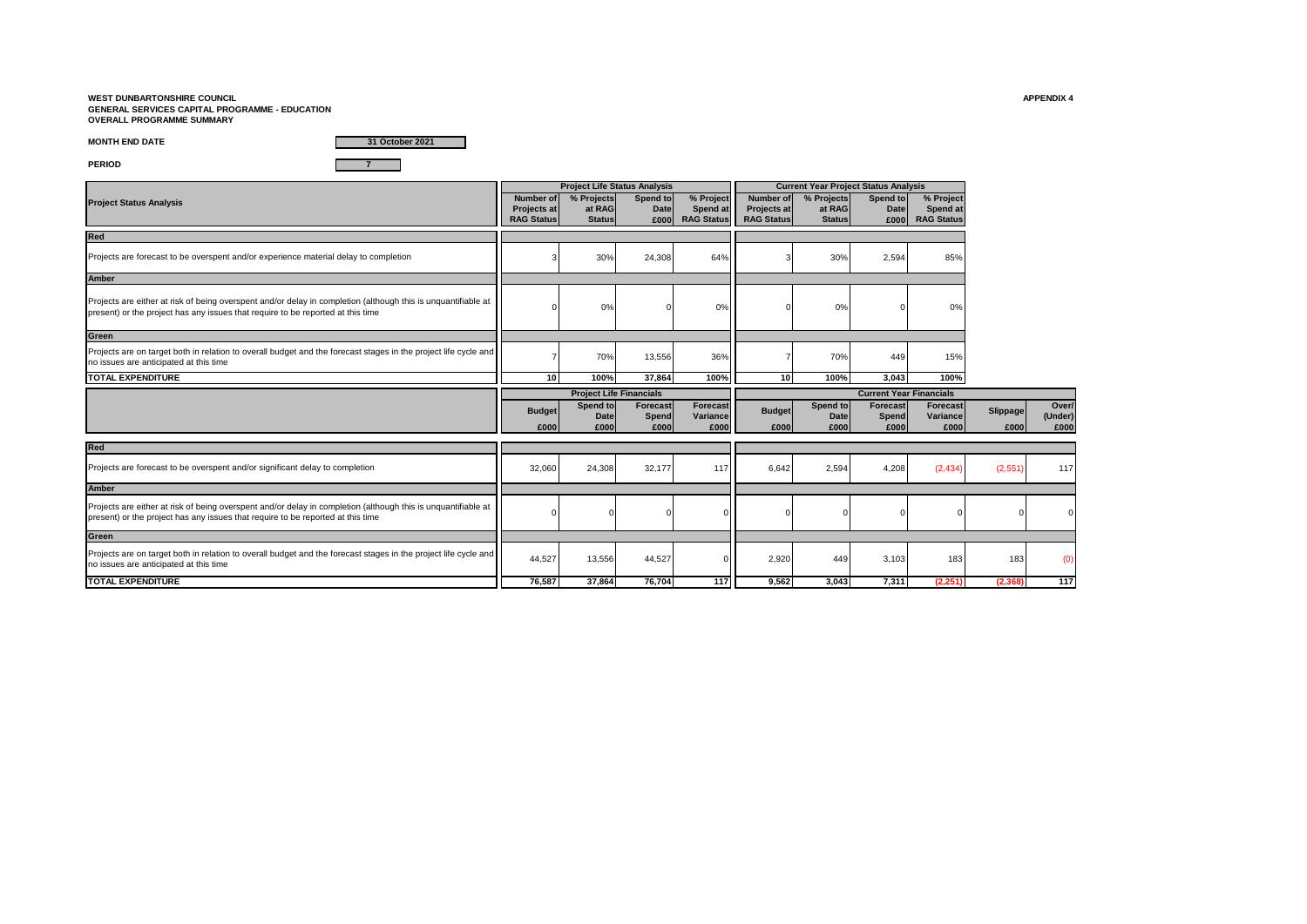## **WEST DUNBARTONSHIRE COUNCIL GENERAL SERVICES CAPITAL PROGRAMME ANALYSIS OF PROJECTS AT RED ALERT STATUS**

| <b>APPENDIX 5</b> |  |  |  |
|-------------------|--|--|--|

| <b>PERIOD END DATE</b>                                                                                                                                                                |                                                                      |                      |                                | 31 October 2021             |          |           |
|---------------------------------------------------------------------------------------------------------------------------------------------------------------------------------------|----------------------------------------------------------------------|----------------------|--------------------------------|-----------------------------|----------|-----------|
| <b>PERIOD</b>                                                                                                                                                                         |                                                                      |                      |                                | $\overline{7}$              |          |           |
|                                                                                                                                                                                       |                                                                      |                      | <b>Project Life Financials</b> |                             |          |           |
| <b>Budget Details</b>                                                                                                                                                                 | <b>Budget</b>                                                        | <b>Spend to Date</b> |                                | <b>Forecast</b><br>Spend    | Variance |           |
|                                                                                                                                                                                       | £000                                                                 | £000                 | %                              | £000                        | £000     | %         |
| <b>AV Equipment - Education</b>                                                                                                                                                       |                                                                      |                      |                                |                             |          |           |
| <b>Project Life Financials</b>                                                                                                                                                        | 1,110                                                                | 171                  | 15%                            | 1,110                       | $\Omega$ | 0%        |
| <b>Current Year Financials</b>                                                                                                                                                        | 443                                                                  | 44                   | 10%                            | 126                         | (317)    | $-72%$    |
| <b>Project Description</b>                                                                                                                                                            | Purchase of AV Equipment for Education.                              |                      |                                |                             |          |           |
| Project Manager                                                                                                                                                                       | David Jones/ Julie McGrogan                                          |                      |                                |                             |          |           |
| Chief Officer                                                                                                                                                                         | Laura Mason                                                          |                      |                                |                             |          |           |
| Project Lifecycle                                                                                                                                                                     | <b>Planned End Date</b>                                              |                      |                                | 31-Mar-29 Forecast End Date |          | 31-Mar-29 |
| Main Issues / Reason for Variance<br>The roll out of the installation of new equipment is on track since the school return in August but will continue into 2022/23.                  |                                                                      |                      |                                |                             |          |           |
| <b>Anticipated Outcome</b><br>Purchase of AV Equipment for Education.<br>$\overline{2}$<br>Kilpatrick School - New Build                                                              |                                                                      |                      |                                |                             |          |           |
| <b>Project Life Financials</b>                                                                                                                                                        | 10,950                                                               | 11,067               | 101%                           | 11,067                      | 117      | 1%        |
| <b>Current Year Financials</b>                                                                                                                                                        | $\Omega$                                                             | 117                  | 0%                             | 117                         | 117      | 0%        |
| <b>Project Description</b>                                                                                                                                                            | Design and build of construction of Additional Support Needs School. |                      |                                |                             |          |           |
| Project Manager                                                                                                                                                                       | Lesley Woolfries/ Craig Jardine                                      |                      |                                |                             |          |           |
| <b>Chief Officer</b>                                                                                                                                                                  | Laura Mason                                                          |                      |                                |                             |          |           |
| Project Lifecycle<br><b>Main Issues / Reason for Variance</b>                                                                                                                         | Planned End Date                                                     |                      |                                | 31-Mar-21 Actual End Date   |          | 09-Aug-17 |
| The Final Account has been agreed with final payment now paid. Project was physically complete August 2017 with retentions now<br>fully paid, Making Good Defects Certificate issued. |                                                                      |                      |                                |                             |          |           |
| <b>Mitigating Action</b>                                                                                                                                                              |                                                                      |                      |                                |                             |          |           |
| None required at this time.                                                                                                                                                           |                                                                      |                      |                                |                             |          |           |
| <b>Anticipated Outcome</b>                                                                                                                                                            |                                                                      |                      |                                |                             |          |           |
| Project complete albeit over budget.                                                                                                                                                  |                                                                      |                      |                                |                             |          |           |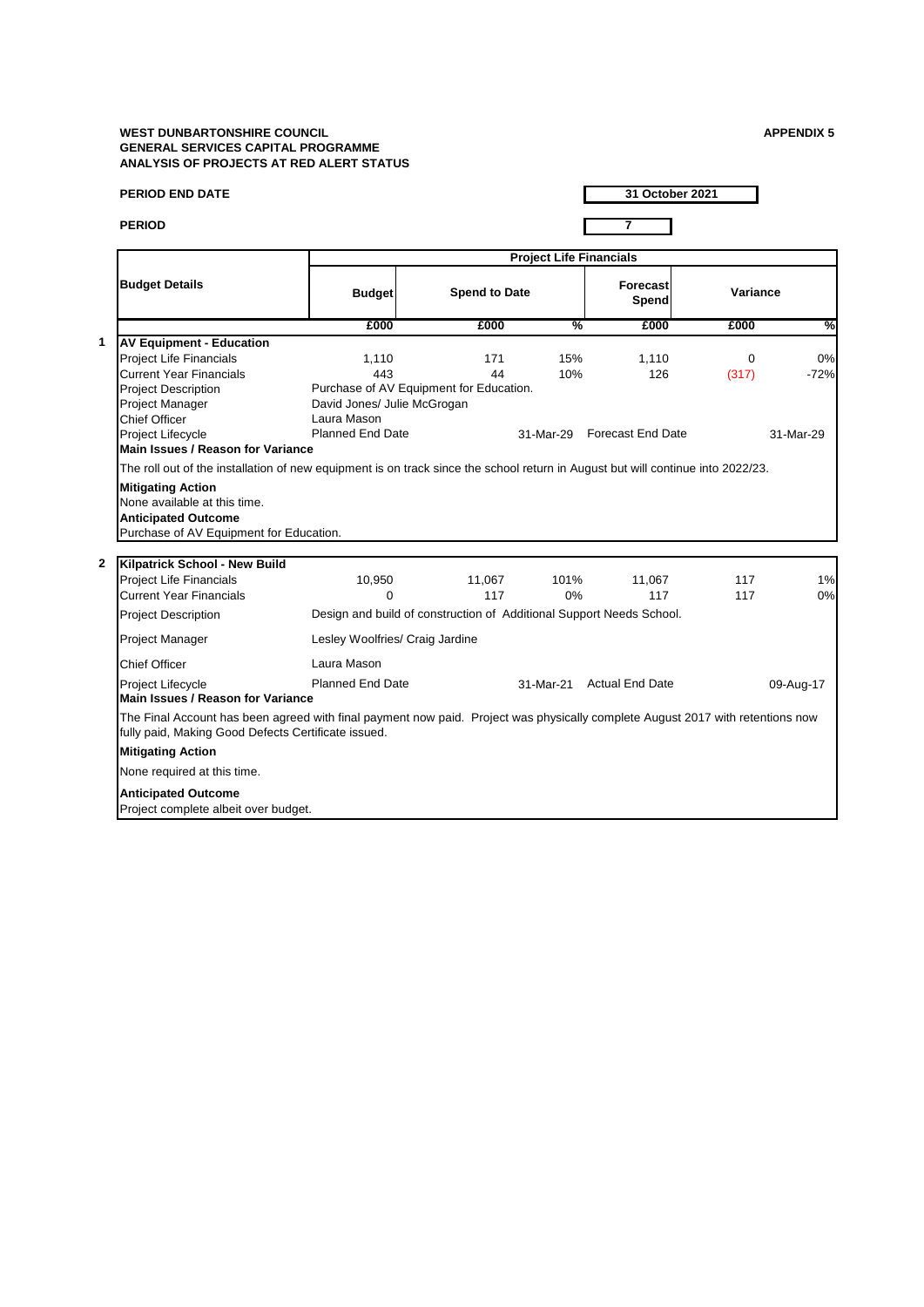### **WEST DUNBARTONSHIRE COUNCIL APPENDIX 5 GENERAL SERVICES CAPITAL PROGRAMME ANALYSIS OF PROJECTS AT RED ALERT STATUS**

| <b>PERIOD END DATE</b>                                                                                                                                                                                                                                                                                                                                                                                                                                                                                                                                                                                                                                                                                                                                                                                                                                                                                                                                                                                                                                                                                                                                                                                                                                                                                                                                                                                                                                                                                                                                                                                                                                                                                                                                                                                                                                                                                                                                                                                                                                                                                                                                               |                                                |                      |                                | 31 October 2021             |          |           |
|----------------------------------------------------------------------------------------------------------------------------------------------------------------------------------------------------------------------------------------------------------------------------------------------------------------------------------------------------------------------------------------------------------------------------------------------------------------------------------------------------------------------------------------------------------------------------------------------------------------------------------------------------------------------------------------------------------------------------------------------------------------------------------------------------------------------------------------------------------------------------------------------------------------------------------------------------------------------------------------------------------------------------------------------------------------------------------------------------------------------------------------------------------------------------------------------------------------------------------------------------------------------------------------------------------------------------------------------------------------------------------------------------------------------------------------------------------------------------------------------------------------------------------------------------------------------------------------------------------------------------------------------------------------------------------------------------------------------------------------------------------------------------------------------------------------------------------------------------------------------------------------------------------------------------------------------------------------------------------------------------------------------------------------------------------------------------------------------------------------------------------------------------------------------|------------------------------------------------|----------------------|--------------------------------|-----------------------------|----------|-----------|
| <b>PERIOD</b>                                                                                                                                                                                                                                                                                                                                                                                                                                                                                                                                                                                                                                                                                                                                                                                                                                                                                                                                                                                                                                                                                                                                                                                                                                                                                                                                                                                                                                                                                                                                                                                                                                                                                                                                                                                                                                                                                                                                                                                                                                                                                                                                                        |                                                |                      |                                | $\overline{7}$              |          |           |
|                                                                                                                                                                                                                                                                                                                                                                                                                                                                                                                                                                                                                                                                                                                                                                                                                                                                                                                                                                                                                                                                                                                                                                                                                                                                                                                                                                                                                                                                                                                                                                                                                                                                                                                                                                                                                                                                                                                                                                                                                                                                                                                                                                      |                                                |                      | <b>Project Life Financials</b> |                             |          |           |
| <b>Budget Details</b>                                                                                                                                                                                                                                                                                                                                                                                                                                                                                                                                                                                                                                                                                                                                                                                                                                                                                                                                                                                                                                                                                                                                                                                                                                                                                                                                                                                                                                                                                                                                                                                                                                                                                                                                                                                                                                                                                                                                                                                                                                                                                                                                                | <b>Budget</b>                                  | <b>Spend to Date</b> |                                | <b>Forecast</b><br>Spend    | Variance |           |
|                                                                                                                                                                                                                                                                                                                                                                                                                                                                                                                                                                                                                                                                                                                                                                                                                                                                                                                                                                                                                                                                                                                                                                                                                                                                                                                                                                                                                                                                                                                                                                                                                                                                                                                                                                                                                                                                                                                                                                                                                                                                                                                                                                      | £000                                           | £000                 | %                              | £000                        | £000     | %         |
| <b>Schools Estate Improvement Plan</b>                                                                                                                                                                                                                                                                                                                                                                                                                                                                                                                                                                                                                                                                                                                                                                                                                                                                                                                                                                                                                                                                                                                                                                                                                                                                                                                                                                                                                                                                                                                                                                                                                                                                                                                                                                                                                                                                                                                                                                                                                                                                                                                               |                                                |                      |                                |                             |          |           |
| <b>Project Life Financials</b>                                                                                                                                                                                                                                                                                                                                                                                                                                                                                                                                                                                                                                                                                                                                                                                                                                                                                                                                                                                                                                                                                                                                                                                                                                                                                                                                                                                                                                                                                                                                                                                                                                                                                                                                                                                                                                                                                                                                                                                                                                                                                                                                       | 20,000                                         | 13,070               | 65%                            | 20,000                      | 0        | 0%        |
| <b>Current Year Financials</b>                                                                                                                                                                                                                                                                                                                                                                                                                                                                                                                                                                                                                                                                                                                                                                                                                                                                                                                                                                                                                                                                                                                                                                                                                                                                                                                                                                                                                                                                                                                                                                                                                                                                                                                                                                                                                                                                                                                                                                                                                                                                                                                                       | 6,200                                          | 2,433                | 39%                            | 3,966                       | (2, 234) | $-36%$    |
| <b>Project Description</b>                                                                                                                                                                                                                                                                                                                                                                                                                                                                                                                                                                                                                                                                                                                                                                                                                                                                                                                                                                                                                                                                                                                                                                                                                                                                                                                                                                                                                                                                                                                                                                                                                                                                                                                                                                                                                                                                                                                                                                                                                                                                                                                                           | Improvement of Schools Estate.                 |                      |                                |                             |          |           |
| <b>Project Manager</b>                                                                                                                                                                                                                                                                                                                                                                                                                                                                                                                                                                                                                                                                                                                                                                                                                                                                                                                                                                                                                                                                                                                                                                                                                                                                                                                                                                                                                                                                                                                                                                                                                                                                                                                                                                                                                                                                                                                                                                                                                                                                                                                                               | Lesley Woolfries/ Michelle Lynn/ Craig Jardine |                      |                                |                             |          |           |
| <b>Chief Officer</b>                                                                                                                                                                                                                                                                                                                                                                                                                                                                                                                                                                                                                                                                                                                                                                                                                                                                                                                                                                                                                                                                                                                                                                                                                                                                                                                                                                                                                                                                                                                                                                                                                                                                                                                                                                                                                                                                                                                                                                                                                                                                                                                                                 | Laura Mason                                    |                      |                                |                             |          |           |
| <b>Project Lifecycle</b>                                                                                                                                                                                                                                                                                                                                                                                                                                                                                                                                                                                                                                                                                                                                                                                                                                                                                                                                                                                                                                                                                                                                                                                                                                                                                                                                                                                                                                                                                                                                                                                                                                                                                                                                                                                                                                                                                                                                                                                                                                                                                                                                             | <b>Planned End Date</b>                        |                      |                                | 31-Mar-24 Forecast End Date |          | 31-Mar-24 |
| Main Issues / Reason for Variance                                                                                                                                                                                                                                                                                                                                                                                                                                                                                                                                                                                                                                                                                                                                                                                                                                                                                                                                                                                                                                                                                                                                                                                                                                                                                                                                                                                                                                                                                                                                                                                                                                                                                                                                                                                                                                                                                                                                                                                                                                                                                                                                    |                                                |                      |                                |                             |          |           |
| The £20m project life budget is broken down as follows, £15.1m New Build Renton Campus; £0.881m St Mary's Alexandria; £0.300m<br>Additional ASN Provision (Secondary Phase); £2.5m Skills School (Senior Phase); £0.008m Balloch Campus, Lomond Base (artificial<br>grass) with the remaining budget of £1.211m unallocated at this time. The current year budget is allocated, £4.609 New Build Renton<br>Campus; £0.214m St Mary's Alexandria; £0.300m Additional ASN Provision (Secondary Phase); £1.069m Skills School (Senior<br>Phase); £0.008m Balloch Campus, Lomond Base (artificial grass). With regards to the new Renton Build Campus, the construction is<br>split into 3 phases with Phase 1 which includes the new building due to complete on 4 October 2021. The overall construction is<br>programmed to complete by 25 July 2022. (Previously April 2022 but re-programmed due to 13 week COVID-19 site closure).<br>Forecast spend for 2021/22 for this element of the project is £3.776m against a current year budget of £4.609, resulting in rephasing of<br>£0.833m to 2022/23 due to COVID-19 related delays. With regards the St Mary's Alexandria Refurbishment works, the MUGA is<br>anticipated to commence August/September. The dining and kitchen extension will not be able to commence until these works are<br>complete and due to the disruptive nature of the works and will not commence until summer 2022. This has resulted in an estimated<br>spend at St Mary's of £0.100m in 2021/22 against a budget of £0.214m resulting in rephasing of £0.114m to 2022/23. With regards to<br>Additional ASN Provision (Secondary Phase) and Skills School (Senior Phase) these are each expected to spend £0.020m resulting in<br>a combined rephasing for these projects of £1.328m as these await site selection and the programme of works. Finally the installation<br>of artificial grass at Balloch Campus is complete accounting for £0.008m of the current year spend. In summary, £3.965m is expected<br>to be spent of the current year total budget in 2021/22 with estimated £2.234m required to be rephased to 2022/23. |                                                |                      |                                |                             |          |           |
| <b>Mitigating Action</b>                                                                                                                                                                                                                                                                                                                                                                                                                                                                                                                                                                                                                                                                                                                                                                                                                                                                                                                                                                                                                                                                                                                                                                                                                                                                                                                                                                                                                                                                                                                                                                                                                                                                                                                                                                                                                                                                                                                                                                                                                                                                                                                                             |                                                |                      |                                |                             |          |           |

With regards to the new Renton Campus, Officers are working to plan the migration from existing premises to work with programmed October 2021 Phase 1 completion where the new building and immediate playground and some parking provision is delivered. Overall project with Phase 2 & final phase 3 due to complete in July 2022. Ongoing dialogue with the main contractor and client to mitigate risks to Phase 1 handover date.

# **Anticipated Outcome**

**3** 

Project delivered within budget and to the revised programme, following COVID-19.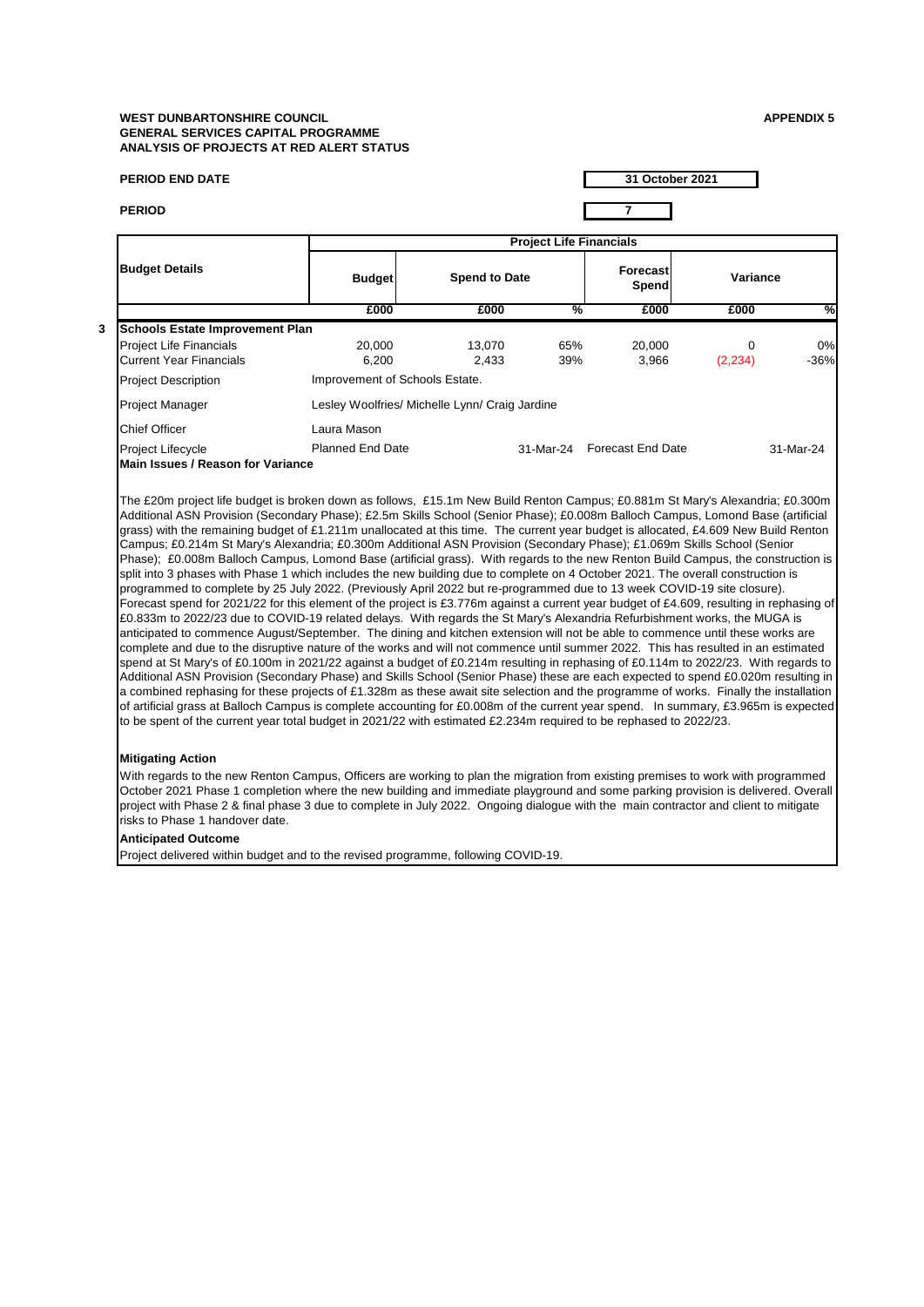#### **WEST DUNBARTONSHIRE COUNCIL APPENDIX 6 GENERAL SERVICES CAPITAL PROGRAMME ANALYSIS OF PROJECTS AT GREEN ALERT STATUS**

| <b>PERIOD</b><br>7<br><b>Project Life Financials</b><br><b>Budget Details</b><br><b>Forecast</b><br>Variance<br><b>Spend to Date</b><br><b>Budget</b><br>Spend<br>£000<br>£000<br>%<br>£000<br>£000<br><b>Digital Inclusion</b><br>1<br><b>Project Life Financials</b><br>282<br>75%<br>376<br>$\mathbf 0$<br>376<br><b>Current Year Financials</b><br>331<br>237<br>72%<br>331<br>Increase the ratio of chrome book devices for most disadvantaged children and families and support for<br><b>Project Description</b><br>families with remote access.<br>David Jones/ Julie McGrogan<br>Project Manager<br><b>Chief Officer</b><br>Laura Mason<br><b>Planned End Date</b><br>31-Mar-22 Forecast End Date<br>Project Lifecycle<br>31-Mar-22<br>Main Issues / Reason for Variance<br>Additional devices have been ordered to increase the ratio of devices to pupils as part of a commitment towards a 1:1 device ratio. The project is<br>on track to be fully spent in 2021/22<br><b>Mitigating Action</b><br>None required at this time.<br><b>Anticipated Outcome</b><br>Increase the chromebook ratio for most disadvantaged children.<br><b>Co2 Monitors in Schools</b><br><b>Project Life Financials</b><br>$\mathbf 0$<br>0%<br>0<br>117<br>117<br><b>Current Year Financials</b><br>117<br>$\Omega$<br>0%<br>117<br>0<br>To provide all education establishments with CO2 monitors to record the levels of CO2 in learning and<br>teaching spaces, in order to adjust ventilation/heating appropriately. Progress with this is reported to Scottish<br><b>Project Description</b><br>Government<br>Andrew Brown<br>Project Manager<br><b>Chief Officer</b><br>Laura Mason<br><b>Planned End Date</b><br>31-Mar-22 Forecast End Date<br>31-Mar-22<br>Project Lifecycle<br>Main Issues / Reason for Variance<br>Project progressing and full budget spend anticipated in 2021/22.<br><b>Mitigating Action</b><br>None required at this time.<br><b>Anticipated Outcome</b><br>Co2 Monitors in Schools<br>Schools Estate Improvement Plan - next Phase - Faifley Campus<br>3<br><b>Project Life Financials</b><br>28,860<br>65<br>0%<br>28,860<br>0<br><b>Current Year Financials</b><br>318<br>24<br>152<br>48%<br>7%<br>471<br>Project Description<br>Improvement of Schools Estate.<br>Project Manager<br>Sharon Jump/ Craig Jardine<br><b>Chief Officer</b><br>Laura Mason<br><b>Planned End Date</b><br>31-Mar-26 Forecast End Date<br>Project Lifecycle<br>31-Mar-26<br>Main Issues / Reason for Variance<br>The next phase of the Schools Estate Improvement Plan involves the development of a new Campus provision in the Faifley area. Officers have<br>been tasked with providing a funding submission to the Scottish Government Learning Estate Improvement Programme. The bid submission was<br>made in October 2020 and WDC has been successful in securing funding, SFT confirmed the indicative funding allocation for this project at<br>£18.416m on the 4 May 2021, this will be received as a revenue stream over the 25 years of the Scottish Government financial support (subject to<br>the Council adhering to the funding criteria). Site Options Appraisal has taken place and Members approved the recommendation to proceed<br>with the new Faifley Campus on the St Joseph's site at Education Committee 9th June 2021. The next phase will see the appointment of design<br>team and main contractor to proceed with Design Development for the new Campus. The statutory consultation process was launched in<br>September 2021.<br><b>Mitigating Action</b><br>None required at this time.<br><b>Anticipated Outcome</b><br>Delivery of the project will be on time and within budget. |              | <b>PERIOD END DATE</b> |  |  | 31 October 2021 |          |
|------------------------------------------------------------------------------------------------------------------------------------------------------------------------------------------------------------------------------------------------------------------------------------------------------------------------------------------------------------------------------------------------------------------------------------------------------------------------------------------------------------------------------------------------------------------------------------------------------------------------------------------------------------------------------------------------------------------------------------------------------------------------------------------------------------------------------------------------------------------------------------------------------------------------------------------------------------------------------------------------------------------------------------------------------------------------------------------------------------------------------------------------------------------------------------------------------------------------------------------------------------------------------------------------------------------------------------------------------------------------------------------------------------------------------------------------------------------------------------------------------------------------------------------------------------------------------------------------------------------------------------------------------------------------------------------------------------------------------------------------------------------------------------------------------------------------------------------------------------------------------------------------------------------------------------------------------------------------------------------------------------------------------------------------------------------------------------------------------------------------------------------------------------------------------------------------------------------------------------------------------------------------------------------------------------------------------------------------------------------------------------------------------------------------------------------------------------------------------------------------------------------------------------------------------------------------------------------------------------------------------------------------------------------------------------------------------------------------------------------------------------------------------------------------------------------------------------------------------------------------------------------------------------------------------------------------------------------------------------------------------------------------------------------------------------------------------------------------------------------------------------------------------------------------------------------------------------------------------------------------------------------------------------------------------------------------------------------------------------------------------------------------------------------------------------------------------------------------------------------------------------------------------------------------------------------------------------------------------------------------------------------------------------------------------------------------------------------------------|--------------|------------------------|--|--|-----------------|----------|
|                                                                                                                                                                                                                                                                                                                                                                                                                                                                                                                                                                                                                                                                                                                                                                                                                                                                                                                                                                                                                                                                                                                                                                                                                                                                                                                                                                                                                                                                                                                                                                                                                                                                                                                                                                                                                                                                                                                                                                                                                                                                                                                                                                                                                                                                                                                                                                                                                                                                                                                                                                                                                                                                                                                                                                                                                                                                                                                                                                                                                                                                                                                                                                                                                                                                                                                                                                                                                                                                                                                                                                                                                                                                                                                              |              |                        |  |  |                 |          |
|                                                                                                                                                                                                                                                                                                                                                                                                                                                                                                                                                                                                                                                                                                                                                                                                                                                                                                                                                                                                                                                                                                                                                                                                                                                                                                                                                                                                                                                                                                                                                                                                                                                                                                                                                                                                                                                                                                                                                                                                                                                                                                                                                                                                                                                                                                                                                                                                                                                                                                                                                                                                                                                                                                                                                                                                                                                                                                                                                                                                                                                                                                                                                                                                                                                                                                                                                                                                                                                                                                                                                                                                                                                                                                                              |              |                        |  |  |                 |          |
|                                                                                                                                                                                                                                                                                                                                                                                                                                                                                                                                                                                                                                                                                                                                                                                                                                                                                                                                                                                                                                                                                                                                                                                                                                                                                                                                                                                                                                                                                                                                                                                                                                                                                                                                                                                                                                                                                                                                                                                                                                                                                                                                                                                                                                                                                                                                                                                                                                                                                                                                                                                                                                                                                                                                                                                                                                                                                                                                                                                                                                                                                                                                                                                                                                                                                                                                                                                                                                                                                                                                                                                                                                                                                                                              |              |                        |  |  |                 |          |
|                                                                                                                                                                                                                                                                                                                                                                                                                                                                                                                                                                                                                                                                                                                                                                                                                                                                                                                                                                                                                                                                                                                                                                                                                                                                                                                                                                                                                                                                                                                                                                                                                                                                                                                                                                                                                                                                                                                                                                                                                                                                                                                                                                                                                                                                                                                                                                                                                                                                                                                                                                                                                                                                                                                                                                                                                                                                                                                                                                                                                                                                                                                                                                                                                                                                                                                                                                                                                                                                                                                                                                                                                                                                                                                              |              |                        |  |  |                 | %        |
|                                                                                                                                                                                                                                                                                                                                                                                                                                                                                                                                                                                                                                                                                                                                                                                                                                                                                                                                                                                                                                                                                                                                                                                                                                                                                                                                                                                                                                                                                                                                                                                                                                                                                                                                                                                                                                                                                                                                                                                                                                                                                                                                                                                                                                                                                                                                                                                                                                                                                                                                                                                                                                                                                                                                                                                                                                                                                                                                                                                                                                                                                                                                                                                                                                                                                                                                                                                                                                                                                                                                                                                                                                                                                                                              |              |                        |  |  |                 |          |
|                                                                                                                                                                                                                                                                                                                                                                                                                                                                                                                                                                                                                                                                                                                                                                                                                                                                                                                                                                                                                                                                                                                                                                                                                                                                                                                                                                                                                                                                                                                                                                                                                                                                                                                                                                                                                                                                                                                                                                                                                                                                                                                                                                                                                                                                                                                                                                                                                                                                                                                                                                                                                                                                                                                                                                                                                                                                                                                                                                                                                                                                                                                                                                                                                                                                                                                                                                                                                                                                                                                                                                                                                                                                                                                              |              |                        |  |  |                 | 0%<br>0% |
|                                                                                                                                                                                                                                                                                                                                                                                                                                                                                                                                                                                                                                                                                                                                                                                                                                                                                                                                                                                                                                                                                                                                                                                                                                                                                                                                                                                                                                                                                                                                                                                                                                                                                                                                                                                                                                                                                                                                                                                                                                                                                                                                                                                                                                                                                                                                                                                                                                                                                                                                                                                                                                                                                                                                                                                                                                                                                                                                                                                                                                                                                                                                                                                                                                                                                                                                                                                                                                                                                                                                                                                                                                                                                                                              |              |                        |  |  |                 |          |
|                                                                                                                                                                                                                                                                                                                                                                                                                                                                                                                                                                                                                                                                                                                                                                                                                                                                                                                                                                                                                                                                                                                                                                                                                                                                                                                                                                                                                                                                                                                                                                                                                                                                                                                                                                                                                                                                                                                                                                                                                                                                                                                                                                                                                                                                                                                                                                                                                                                                                                                                                                                                                                                                                                                                                                                                                                                                                                                                                                                                                                                                                                                                                                                                                                                                                                                                                                                                                                                                                                                                                                                                                                                                                                                              |              |                        |  |  |                 |          |
|                                                                                                                                                                                                                                                                                                                                                                                                                                                                                                                                                                                                                                                                                                                                                                                                                                                                                                                                                                                                                                                                                                                                                                                                                                                                                                                                                                                                                                                                                                                                                                                                                                                                                                                                                                                                                                                                                                                                                                                                                                                                                                                                                                                                                                                                                                                                                                                                                                                                                                                                                                                                                                                                                                                                                                                                                                                                                                                                                                                                                                                                                                                                                                                                                                                                                                                                                                                                                                                                                                                                                                                                                                                                                                                              |              |                        |  |  |                 |          |
|                                                                                                                                                                                                                                                                                                                                                                                                                                                                                                                                                                                                                                                                                                                                                                                                                                                                                                                                                                                                                                                                                                                                                                                                                                                                                                                                                                                                                                                                                                                                                                                                                                                                                                                                                                                                                                                                                                                                                                                                                                                                                                                                                                                                                                                                                                                                                                                                                                                                                                                                                                                                                                                                                                                                                                                                                                                                                                                                                                                                                                                                                                                                                                                                                                                                                                                                                                                                                                                                                                                                                                                                                                                                                                                              |              |                        |  |  |                 |          |
|                                                                                                                                                                                                                                                                                                                                                                                                                                                                                                                                                                                                                                                                                                                                                                                                                                                                                                                                                                                                                                                                                                                                                                                                                                                                                                                                                                                                                                                                                                                                                                                                                                                                                                                                                                                                                                                                                                                                                                                                                                                                                                                                                                                                                                                                                                                                                                                                                                                                                                                                                                                                                                                                                                                                                                                                                                                                                                                                                                                                                                                                                                                                                                                                                                                                                                                                                                                                                                                                                                                                                                                                                                                                                                                              | $\mathbf{2}$ |                        |  |  |                 |          |
|                                                                                                                                                                                                                                                                                                                                                                                                                                                                                                                                                                                                                                                                                                                                                                                                                                                                                                                                                                                                                                                                                                                                                                                                                                                                                                                                                                                                                                                                                                                                                                                                                                                                                                                                                                                                                                                                                                                                                                                                                                                                                                                                                                                                                                                                                                                                                                                                                                                                                                                                                                                                                                                                                                                                                                                                                                                                                                                                                                                                                                                                                                                                                                                                                                                                                                                                                                                                                                                                                                                                                                                                                                                                                                                              |              |                        |  |  |                 | 0%<br>0% |
|                                                                                                                                                                                                                                                                                                                                                                                                                                                                                                                                                                                                                                                                                                                                                                                                                                                                                                                                                                                                                                                                                                                                                                                                                                                                                                                                                                                                                                                                                                                                                                                                                                                                                                                                                                                                                                                                                                                                                                                                                                                                                                                                                                                                                                                                                                                                                                                                                                                                                                                                                                                                                                                                                                                                                                                                                                                                                                                                                                                                                                                                                                                                                                                                                                                                                                                                                                                                                                                                                                                                                                                                                                                                                                                              |              |                        |  |  |                 |          |
|                                                                                                                                                                                                                                                                                                                                                                                                                                                                                                                                                                                                                                                                                                                                                                                                                                                                                                                                                                                                                                                                                                                                                                                                                                                                                                                                                                                                                                                                                                                                                                                                                                                                                                                                                                                                                                                                                                                                                                                                                                                                                                                                                                                                                                                                                                                                                                                                                                                                                                                                                                                                                                                                                                                                                                                                                                                                                                                                                                                                                                                                                                                                                                                                                                                                                                                                                                                                                                                                                                                                                                                                                                                                                                                              |              |                        |  |  |                 |          |
|                                                                                                                                                                                                                                                                                                                                                                                                                                                                                                                                                                                                                                                                                                                                                                                                                                                                                                                                                                                                                                                                                                                                                                                                                                                                                                                                                                                                                                                                                                                                                                                                                                                                                                                                                                                                                                                                                                                                                                                                                                                                                                                                                                                                                                                                                                                                                                                                                                                                                                                                                                                                                                                                                                                                                                                                                                                                                                                                                                                                                                                                                                                                                                                                                                                                                                                                                                                                                                                                                                                                                                                                                                                                                                                              |              |                        |  |  |                 |          |
|                                                                                                                                                                                                                                                                                                                                                                                                                                                                                                                                                                                                                                                                                                                                                                                                                                                                                                                                                                                                                                                                                                                                                                                                                                                                                                                                                                                                                                                                                                                                                                                                                                                                                                                                                                                                                                                                                                                                                                                                                                                                                                                                                                                                                                                                                                                                                                                                                                                                                                                                                                                                                                                                                                                                                                                                                                                                                                                                                                                                                                                                                                                                                                                                                                                                                                                                                                                                                                                                                                                                                                                                                                                                                                                              |              |                        |  |  |                 |          |
|                                                                                                                                                                                                                                                                                                                                                                                                                                                                                                                                                                                                                                                                                                                                                                                                                                                                                                                                                                                                                                                                                                                                                                                                                                                                                                                                                                                                                                                                                                                                                                                                                                                                                                                                                                                                                                                                                                                                                                                                                                                                                                                                                                                                                                                                                                                                                                                                                                                                                                                                                                                                                                                                                                                                                                                                                                                                                                                                                                                                                                                                                                                                                                                                                                                                                                                                                                                                                                                                                                                                                                                                                                                                                                                              |              |                        |  |  |                 |          |
|                                                                                                                                                                                                                                                                                                                                                                                                                                                                                                                                                                                                                                                                                                                                                                                                                                                                                                                                                                                                                                                                                                                                                                                                                                                                                                                                                                                                                                                                                                                                                                                                                                                                                                                                                                                                                                                                                                                                                                                                                                                                                                                                                                                                                                                                                                                                                                                                                                                                                                                                                                                                                                                                                                                                                                                                                                                                                                                                                                                                                                                                                                                                                                                                                                                                                                                                                                                                                                                                                                                                                                                                                                                                                                                              |              |                        |  |  |                 |          |
|                                                                                                                                                                                                                                                                                                                                                                                                                                                                                                                                                                                                                                                                                                                                                                                                                                                                                                                                                                                                                                                                                                                                                                                                                                                                                                                                                                                                                                                                                                                                                                                                                                                                                                                                                                                                                                                                                                                                                                                                                                                                                                                                                                                                                                                                                                                                                                                                                                                                                                                                                                                                                                                                                                                                                                                                                                                                                                                                                                                                                                                                                                                                                                                                                                                                                                                                                                                                                                                                                                                                                                                                                                                                                                                              |              |                        |  |  |                 |          |
|                                                                                                                                                                                                                                                                                                                                                                                                                                                                                                                                                                                                                                                                                                                                                                                                                                                                                                                                                                                                                                                                                                                                                                                                                                                                                                                                                                                                                                                                                                                                                                                                                                                                                                                                                                                                                                                                                                                                                                                                                                                                                                                                                                                                                                                                                                                                                                                                                                                                                                                                                                                                                                                                                                                                                                                                                                                                                                                                                                                                                                                                                                                                                                                                                                                                                                                                                                                                                                                                                                                                                                                                                                                                                                                              |              |                        |  |  |                 | 0%       |
|                                                                                                                                                                                                                                                                                                                                                                                                                                                                                                                                                                                                                                                                                                                                                                                                                                                                                                                                                                                                                                                                                                                                                                                                                                                                                                                                                                                                                                                                                                                                                                                                                                                                                                                                                                                                                                                                                                                                                                                                                                                                                                                                                                                                                                                                                                                                                                                                                                                                                                                                                                                                                                                                                                                                                                                                                                                                                                                                                                                                                                                                                                                                                                                                                                                                                                                                                                                                                                                                                                                                                                                                                                                                                                                              |              |                        |  |  |                 |          |
|                                                                                                                                                                                                                                                                                                                                                                                                                                                                                                                                                                                                                                                                                                                                                                                                                                                                                                                                                                                                                                                                                                                                                                                                                                                                                                                                                                                                                                                                                                                                                                                                                                                                                                                                                                                                                                                                                                                                                                                                                                                                                                                                                                                                                                                                                                                                                                                                                                                                                                                                                                                                                                                                                                                                                                                                                                                                                                                                                                                                                                                                                                                                                                                                                                                                                                                                                                                                                                                                                                                                                                                                                                                                                                                              |              |                        |  |  |                 |          |
|                                                                                                                                                                                                                                                                                                                                                                                                                                                                                                                                                                                                                                                                                                                                                                                                                                                                                                                                                                                                                                                                                                                                                                                                                                                                                                                                                                                                                                                                                                                                                                                                                                                                                                                                                                                                                                                                                                                                                                                                                                                                                                                                                                                                                                                                                                                                                                                                                                                                                                                                                                                                                                                                                                                                                                                                                                                                                                                                                                                                                                                                                                                                                                                                                                                                                                                                                                                                                                                                                                                                                                                                                                                                                                                              |              |                        |  |  |                 |          |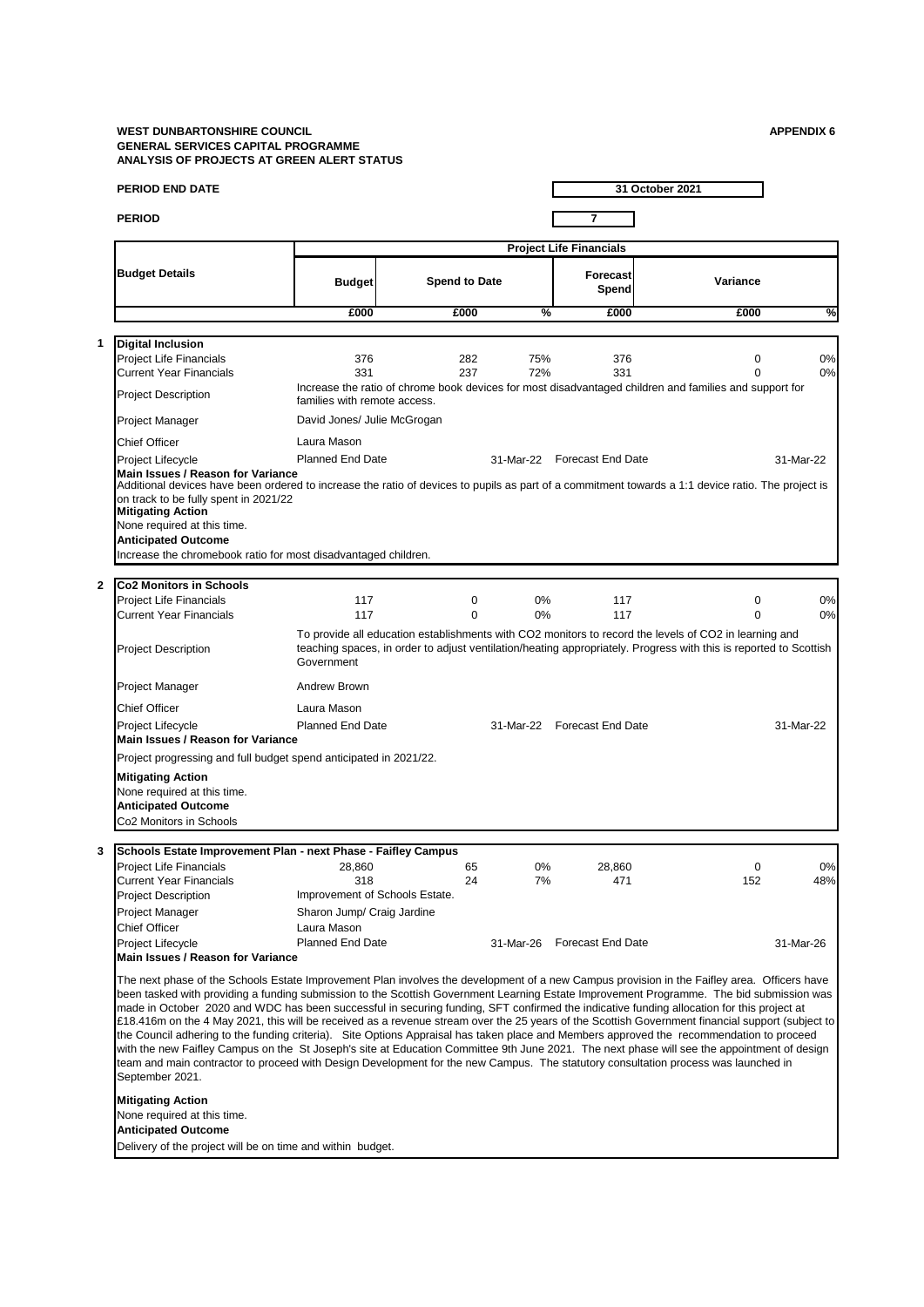#### **WEST DUNBARTONSHIRE COUNCIL APPENDIX 6 GENERAL SERVICES CAPITAL PROGRAMME ANALYSIS OF PROJECTS AT GREEN ALERT STATUS**

|   | PERIOD END DATE                                                                                                                                                                                                            |                                                                        |                       |            |                                | 31 October 2021                                                                                               |           |
|---|----------------------------------------------------------------------------------------------------------------------------------------------------------------------------------------------------------------------------|------------------------------------------------------------------------|-----------------------|------------|--------------------------------|---------------------------------------------------------------------------------------------------------------|-----------|
|   | <b>PERIOD</b>                                                                                                                                                                                                              |                                                                        |                       |            | $\overline{7}$                 |                                                                                                               |           |
|   |                                                                                                                                                                                                                            |                                                                        |                       |            | <b>Project Life Financials</b> |                                                                                                               |           |
|   | <b>Budget Details</b>                                                                                                                                                                                                      | <b>Budget</b>                                                          | <b>Spend to Date</b>  |            | Forecast<br>Spend              | Variance                                                                                                      |           |
|   |                                                                                                                                                                                                                            | £000                                                                   | £000                  | %          | £000                           | £000                                                                                                          | %         |
|   |                                                                                                                                                                                                                            |                                                                        |                       |            |                                |                                                                                                               |           |
| 4 | <b>Free School Meals</b><br><b>Project Life Financials</b><br><b>Current Year Financials</b>                                                                                                                               | 199<br>100                                                             | 101<br>$\overline{2}$ | 51%<br>2%  | 199<br>100                     | 0<br>$\Omega$                                                                                                 | 0%<br>0%  |
|   | <b>Project Description</b>                                                                                                                                                                                                 |                                                                        |                       |            |                                | Provision of Capital Funding from Scottish Government to implement free school meal initiative.               |           |
|   | Project Manager                                                                                                                                                                                                            | Michelle Lynn/ Craig Jardine                                           |                       |            |                                |                                                                                                               |           |
|   | <b>Chief Officer</b>                                                                                                                                                                                                       | Laura Mason                                                            |                       |            |                                |                                                                                                               |           |
|   | Project Lifecycle<br>Main Issues / Reason for Variance                                                                                                                                                                     | <b>Planned End Date</b>                                                |                       |            | 31-Mar-22 Forecast End Date    |                                                                                                               | 31-Oct-21 |
|   | Works ongoing with any snagging issues to be rectified when the school is empty due to the nature of the work. Full budget spend will be<br>incurred in 2021/22.                                                           |                                                                        |                       |            |                                |                                                                                                               |           |
|   | <b>Mitigating Action</b><br>None available at this time.                                                                                                                                                                   |                                                                        |                       |            |                                |                                                                                                               |           |
|   | <b>Anticipated Outcome</b>                                                                                                                                                                                                 |                                                                        |                       |            |                                |                                                                                                               |           |
|   | Project delivered on budget within amended timescales.                                                                                                                                                                     |                                                                        |                       |            |                                |                                                                                                               |           |
| 5 | Choices Programme - to assist young people who require additional support                                                                                                                                                  |                                                                        |                       |            |                                |                                                                                                               |           |
|   | <b>Project Life Financials</b><br><b>Current Year Financials</b>                                                                                                                                                           | 750<br>113                                                             | 637<br>$\Omega$       | 85%<br>0%  | 750<br>113                     | 0<br>(0)                                                                                                      | 0%<br>0%  |
|   | <b>Project Description</b>                                                                                                                                                                                                 |                                                                        |                       |            |                                | Bringing together Central Support Services which will include relocation of Choices Programme.                |           |
|   | Project Manager                                                                                                                                                                                                            | Michelle Lynn/ Craig Jardine                                           |                       |            |                                |                                                                                                               |           |
|   | <b>Chief Officer</b>                                                                                                                                                                                                       | Laura Mason                                                            |                       |            |                                |                                                                                                               |           |
|   | Project Lifecycle<br>Main Issues / Reason for Variance                                                                                                                                                                     | <b>Planned End Date</b>                                                |                       |            | 31-Mar-22 Forecast End Date    |                                                                                                               | 31-Mar-22 |
|   | The remaining budget is to be used for replacement windows, however the cost of these is currently unknown due to supplier issues caused by<br>Brexit. It is hoped a further update will be available for the next report. |                                                                        |                       |            |                                |                                                                                                               |           |
|   | <b>Mitigating Action</b>                                                                                                                                                                                                   |                                                                        |                       |            |                                |                                                                                                               |           |
|   | None available at this time.                                                                                                                                                                                               |                                                                        |                       |            |                                |                                                                                                               |           |
|   | <b>Anticipated Outcome</b><br>Project delivered on budget.                                                                                                                                                                 |                                                                        |                       |            |                                |                                                                                                               |           |
| 6 | <b>Schools Estate Refurbishment Plan</b>                                                                                                                                                                                   |                                                                        |                       |            |                                |                                                                                                               |           |
|   | <b>Project Life Financials</b><br><b>Current Year Financials</b>                                                                                                                                                           | 5,508<br>4                                                             | 5,503<br>0            | 100%<br>0% | 5,508<br>4                     | 0<br>(0)                                                                                                      | 0%<br>0%  |
|   | <b>Project Description</b>                                                                                                                                                                                                 | Condition C to Condition B.                                            |                       |            |                                | Completion of condition surveys has been carried out to identify works required to bring various schools from |           |
|   | Project Manager<br><b>Chief Officer</b><br>Project Lifecycle<br>Main Issues / Reason for Variance                                                                                                                          | Michelle Lynn/ Craig Jardine<br>Laura Mason<br><b>Planned End Date</b> |                       |            | 31-Mar-22 Forecast End Date    |                                                                                                               | 30-Apr-21 |
|   | Project Complete awaiting final recharges in relation to playground works.                                                                                                                                                 |                                                                        |                       |            |                                |                                                                                                               |           |
|   | <b>Mitigating Action</b><br>None required.                                                                                                                                                                                 |                                                                        |                       |            |                                |                                                                                                               |           |
|   | <b>Anticipated Outcome</b><br>Project delivered on time and within budget                                                                                                                                                  |                                                                        |                       |            |                                |                                                                                                               |           |